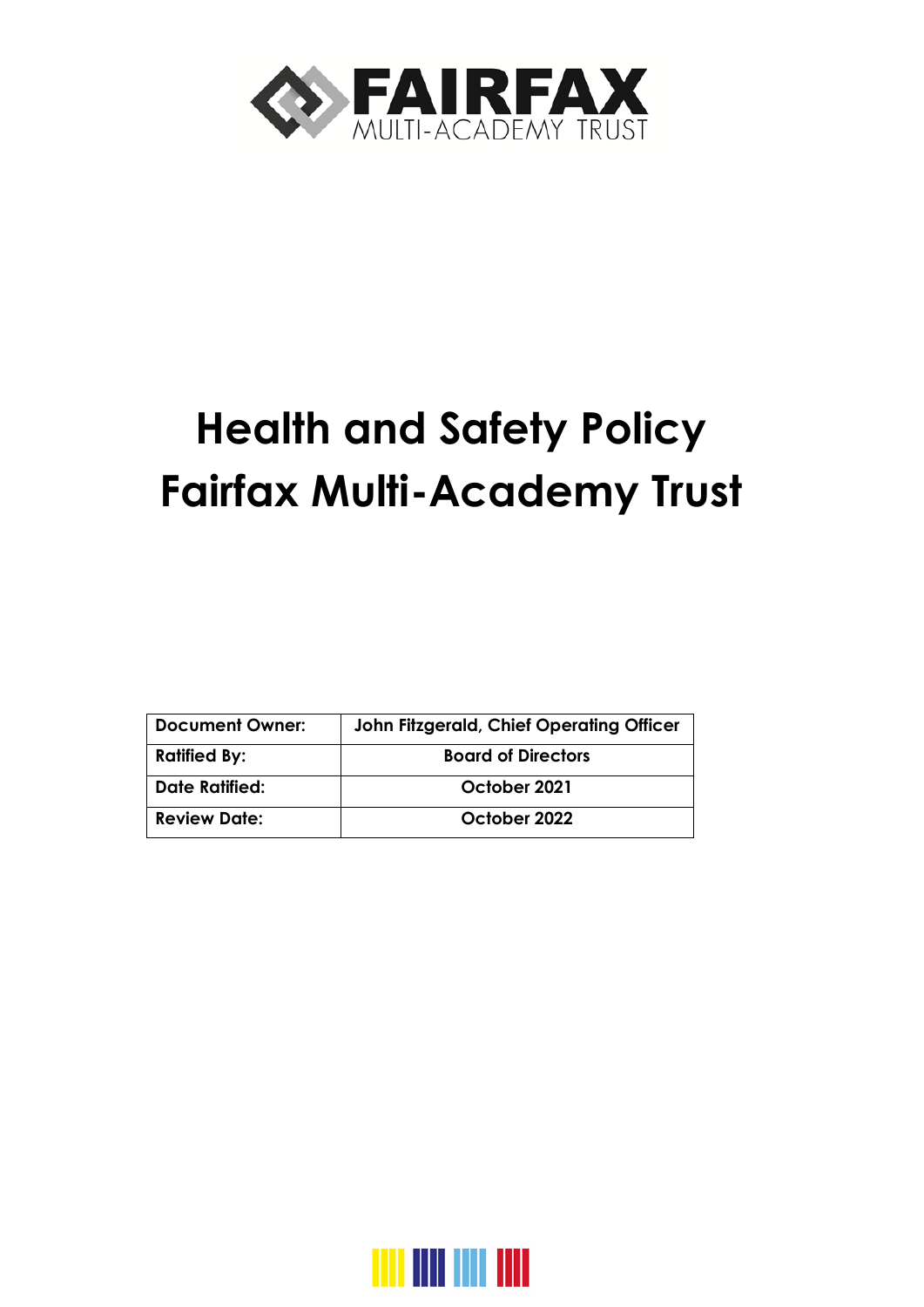

## **Contents**

| Page 4  | 1.Introduction                                                |
|---------|---------------------------------------------------------------|
|         | 2. Consultation                                               |
|         | 3. Risk Assessments                                           |
|         | 4. Welfare                                                    |
| Page 5  | 5. Working Hours                                              |
|         | 6. Training and Competence                                    |
|         | 7. Young Persons (employed or work experience)                |
|         | 8. Pregnant Women / Nursing Mothers                           |
| Page 6  | 9. Accident & Near Miss Response, Reporting and Investigation |
|         | 10. First Aid                                                 |
| Page 7  | 11. Security and Safeguarding                                 |
|         | 12. Visitors                                                  |
|         | 13. Alcohol and Drugs                                         |
|         | 14. Personal Protective Equipment (PPE)                       |
| Page 8  | 15. Stress                                                    |
|         | 16. Smoking and Vaping                                        |
|         | 17. Management of Contractors                                 |
| Page 9  | 18. Fire Safety                                               |
|         | 19. Work Equipment                                            |
| Page 10 | 20. Driving Minibuses                                         |
|         | 21. Safe Handling and Use of Substances                       |
|         | 22. Workplace, Slips & Trips                                  |
|         | 23. Working with Display Screen Equipment                     |
|         | 24. Manual Handling                                           |
|         | 25. Fixed Electrical Installation                             |
|         | 26. Portable Electrical Appliances                            |
| Page 12 | 27. Gas, Oil and Biomass Appliances                           |
|         | 28. Working at Height                                         |
|         | 29. Skin Conditions                                           |

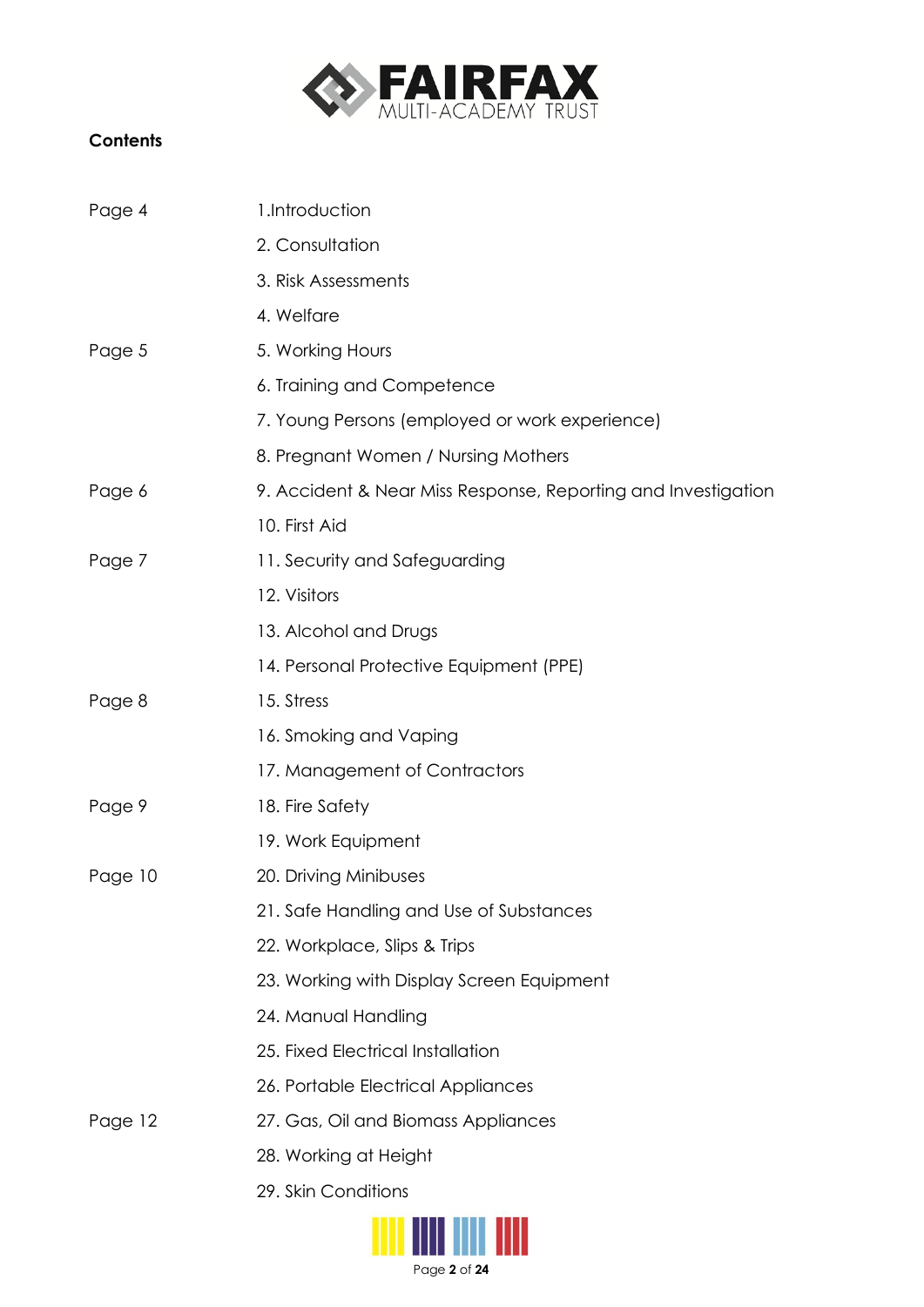

| 30. Food Safety                                                   |
|-------------------------------------------------------------------|
| 31. Lone Working                                                  |
| 32. Control of Asbestos                                           |
| 33. Legionella                                                    |
| 34. Waste Management                                              |
| 35. Equal Opportunities                                           |
| 36. Access to Health & Safety information                         |
| 37. Monitoring and Review                                         |
| Appendix 1 – Academy Health and Safety Roles and Responsibilities |
| Appendix 2 – Outline of Responsibilities                          |
| Appendix 3 – Policy Statement                                     |
|                                                                   |

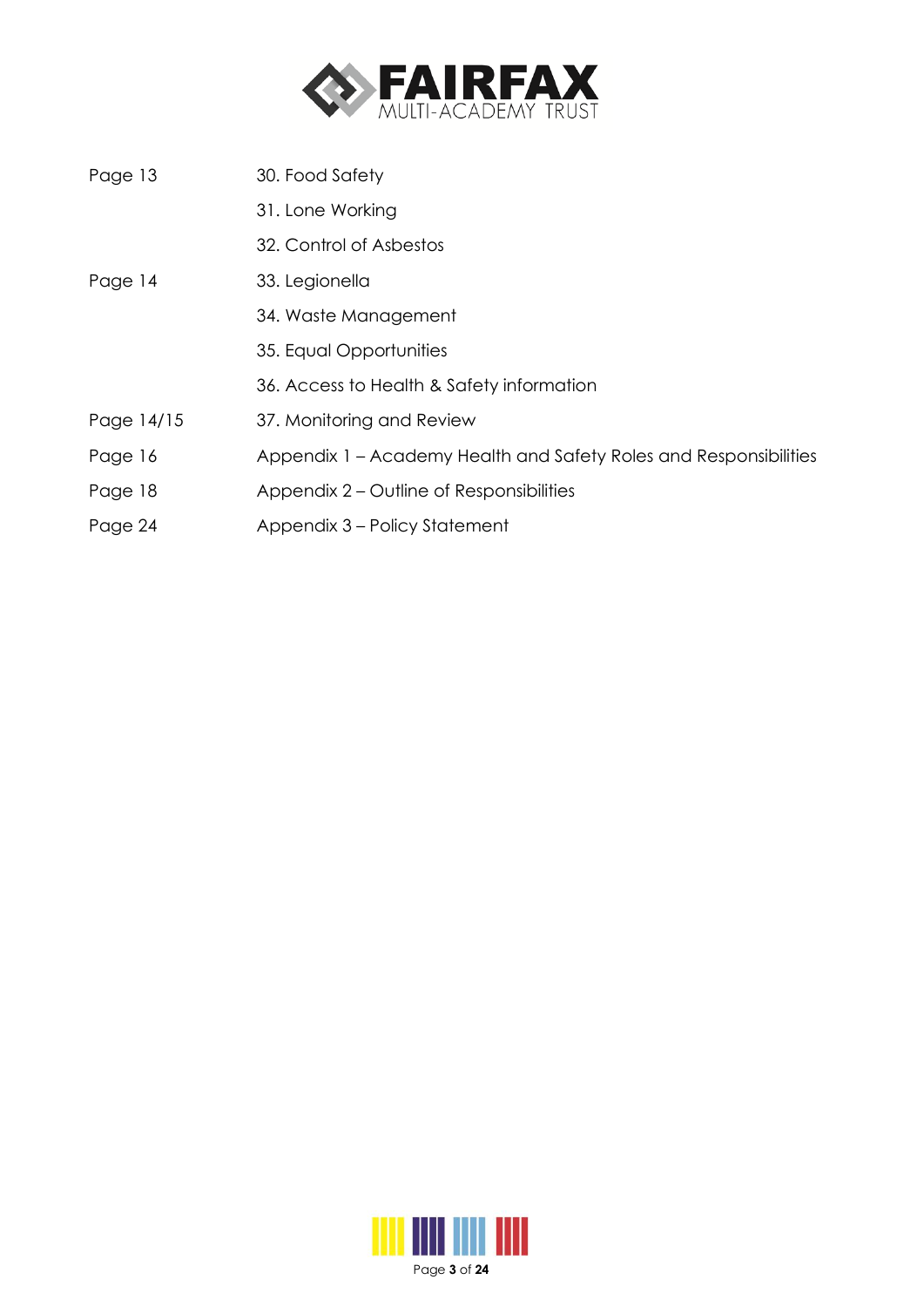

## **1. Introduction**

- 1.1 This policy sets out the Trust's responsibilities in respect of Health and Safety, including the steps it will take to ensure that all employees work in a safe and secure environment.
- 1.2 In complying with its responsibilities under this policy. The Trust requires that all its staff to acknowledge and accept their individual and collective responsibilities to ensure compliance with this policy.

## **2. Consultation**

- 2.1 Where appropriate the Principal will consult safety representatives of staff unions recognised by the Trust and any staff representatives elected to represent staff who are not members of recognised unions.
- 2.2 Staff interests will also be represented on the Trust Health & Safety Committee.
- 2.3 Health and Safety will be a standing item on the agendas of all departments, pastoral groups, and any formal management meetings in the Academy. Any points raised will be reported promptly to the Principal.
- 2.4 Students also play a part in overall health and safety and welfare of the Trust and will be encouraged to discuss health and safety issues at year and Academy student council meetings and raise any concerns, which will be reported to the Principal.

## **3. Risk Assessments**

- 3.1 All members of staff in charge of departmental 'safety areas' are responsible for ensuring that risks are identified, and appropriate assessments and control measures are made. The Academy Leadership Team (SLT) are responsible for ensuring that all staff who complete risk assessments are suitably qualified and competent.
- 3.2 Completed assessments must be sent to the Health & Safety Manager and retained on the Health and Safety management system and made accessible to all relevant staff. Relevant staff will be provided with training on the Health and Safety management system.
- 3.3 Risk assessments must be reviewed termly to ensure that the control measures have been effective. If any incident arises, the risk assessment will be revisited immediately, and any improvements needed will be made.
- 3.4 The Trust will provide a suite of Risk Assessments templates for all academies to complete.

# **4. Welfare**

- 4.1 The Trust is committed to providing high quality welfare facilities for our employees in compliance with the Workplace (Health, Safety & Welfare) Regulations 1992. This includes toilets and washing facilities, drinking water, and changing facilities.
- 4.2 These are maintained in good condition by means of cleaning and regular inspection. Staff should report any concerns with the facilities provided to their Academy Site Lead.

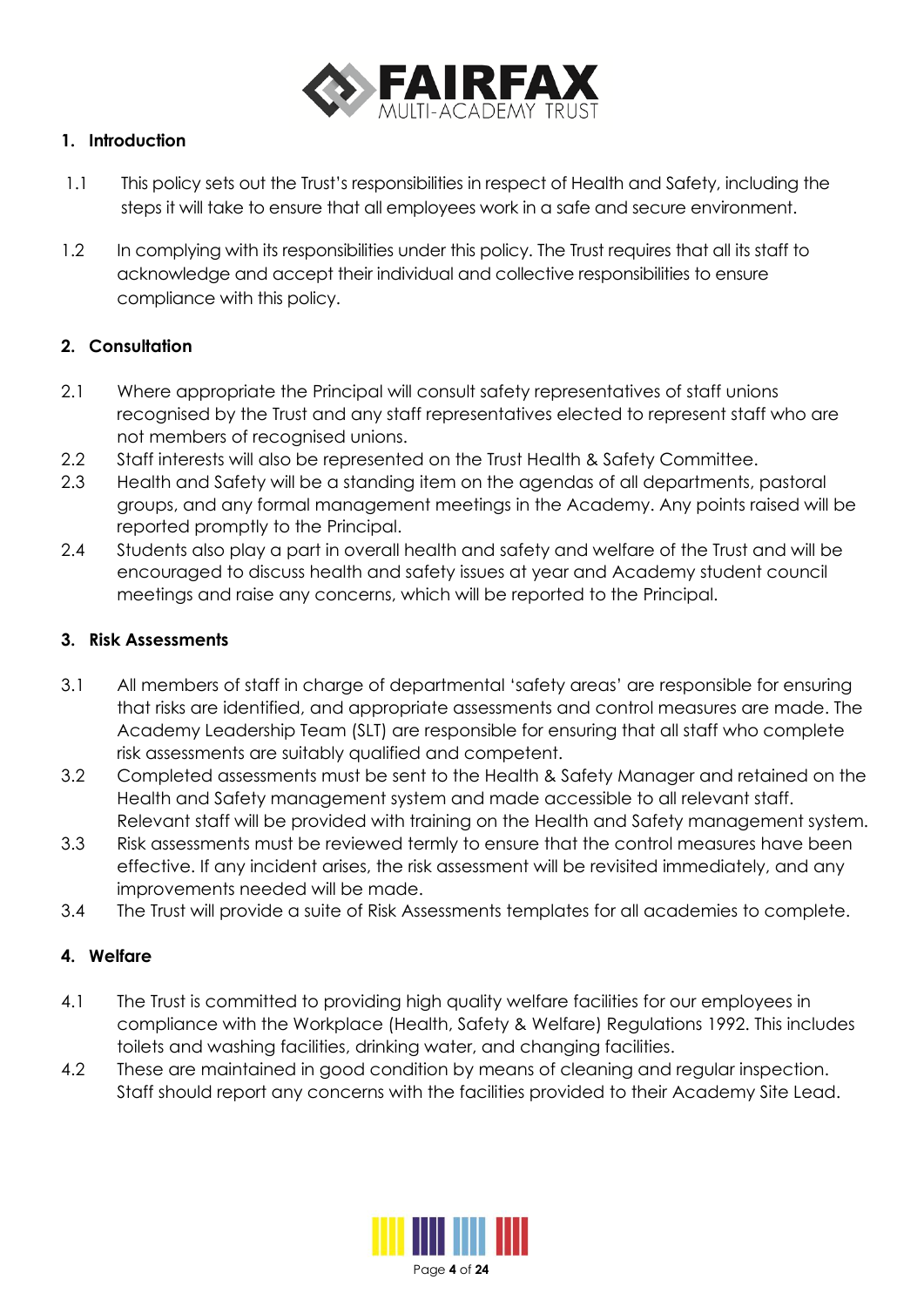

## **5. Working Hours**

- 5.1 The Trust recognises the Working Time Directive. Records of hours worked are accessible for review. Staff are invited to work overtime when necessary but are not coerced and are at liberty to refuse. Staff are not expected to work excessive hours.
- 5.2 Staff who control their own diaries are reminded to avoid working excessive hours.

## **6. Training and Competence**

- 6.1 The Principal in liaison with HR Department must ensure all new staff receive induction training before starting work. This induction will include Health and Safety information and procedures together with any specific hazards.
- 6.2 Health and Safety training will be provided to all staff in agreement with their line managers. If staff are not trained to do a task, then they must inform their line manager immediately and check that it is safe to do the task. Staff must request the appropriate training where necessary.
- 6.3 Those staff needing specific skills and knowledge will be identified by their line manager and appropriate training will be arranged.
- 6.4 For the duration of this policy the Trust will utilise the Handsam E-Training which allows Health and Safety training courses to be delivered across the Trust. These courses are issued to staff by a member of the Academy SLT in agreement with Principal. The HR department will send out the relevant training to Central Office staff.
- 6.5 All staff must complete Handsam E-Training as instructed.

## **7. Young Persons (employed or work experience)**

7.1 Young persons (those under 18 years of age) may have specific risk issues. They may have little work experience and need closer supervision and guidance to minimise the risk of injury. If such a person is employed, a risk assessment will be recorded to identify and manage the additional risks to the employee and others nearby. Any reasonably practical changes to be implemented. The parent, guardian or carer may also be involved in this process to ensure the precautions are suitable and adequate.

## **8. Pregnant Women / Nursing Mothers**

- 8.1 There is a potential risk to any unborn child, if the mother over exerts herself or is exposed to some substances. This risk exists at all stages of pregnancy, even at the earliest stages when the mother may not know she is pregnant. New and nursing mothers (and their babies) can also be at risk from exposure to some hazardous substances and significant physical effort.
- 8.2 A pregnancy risk assessment template is available in the Trust Risk Assessment suite. These must be completed by their line manager and where necessary an appropriate member of Academy staff. A detailed risk assessment must be recorded with her and suitable precautions agreed immediately. This risk assessment will be reviewed monthly until the employee begins maternity leave.
- 8.3 On return to work a further risk assessment will be carried out and acted upon.

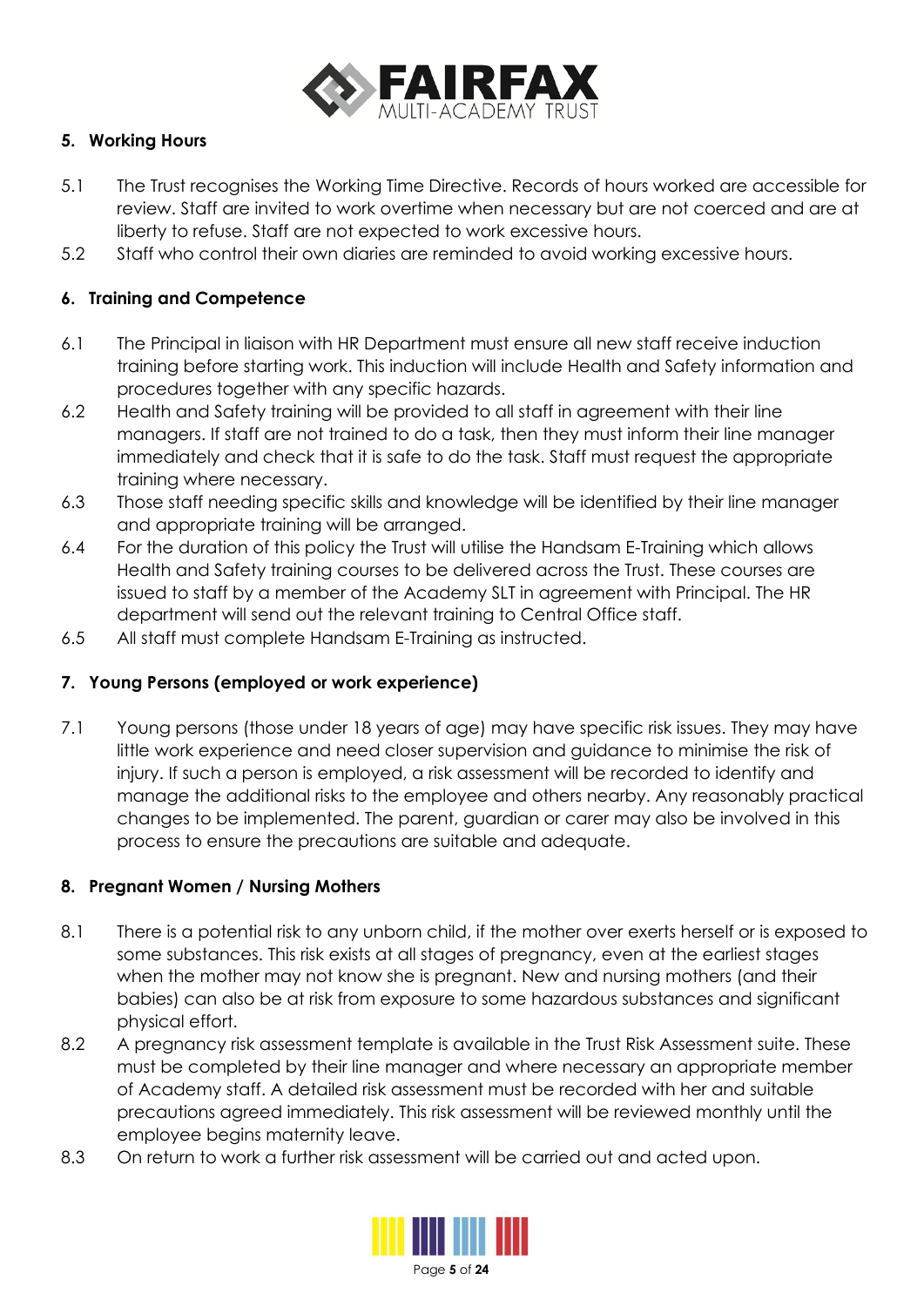

## **9. Accident & Near Miss Response, Reporting and Investigation**

- 9.1 An accident is defined as an undesired event that results in personal injury or damage. A near miss is an incident that did not result in injury, allowing the opportunity to prevent a serious event in future.
- 9.2 All accidents and near misses must be reported immediately to the Academy Medical Lead. The Academy Medical Lead will ensure that these are recorded on the Handsam incident log on the day of occurrence. Where appropriate the Medical Lead will initiate an incident investigation by utilising the appropriate tab on the Handsam incident log.
- 9.3 The accident investigator is responsible to ensure each incident is correctly recorded and that an investigation is carried out as appropriate.
- 9.4 Events that are reportable under the Reporting of Injuries, Diseases and Dangerous Occurrences Regulations (RIDDOR) will be reported as detailed in the Trust Accident reporting flowchart GM19
- 9.5 Accident and Near Miss statistics will be analysed each month to spot patterns and trends and take appropriate action. The Health & Safety Manager will provide monthly reports to the Chief Operations Officer.
- 9.6 The Health & Safety Manager will provide monthly analysis of data to spot patterns and trends and take
- 9.7 The location of any major incident/accident should not be cleared without the authorisation of the Principal, as the Police, Health & Safety Executive and Environmental Health Officer consider an incident/accident location to be a potential crime scene and expect a careful investigation of the incident to be recorded if it cannot be left undisturbed.
- 9.8 The Principal is responsible for ensuring the following is completed:
	- Investigate the cause
	- Record information, conditions, statements
	- Take photos, measurements, samples, etc.
	- Check the area is safe before restarting work
	- Report all incidents required under RIDDOR following the Trust accident reporting flowchart GM19
	- Carry out an incident investigation and if necessary, prepare a report with relevant measurements, information, statements, photographs, CCTV footage, etc.
	- Upload accident investigation documentation on to Handsam Incident Log.
	- The Principal will act on the findings of the investigation to try to prevent further recurrence.

## **10. First Aid**

- 10.1 First aid should be given by a trained first aider or a medically qualified person.
- 10.2 Names of appointed first aiders are displayed on staff notice boards and key locations around the Academy.
- 10.3 Non-first aid trained persons can help the injured person if requested, provided they act ONLY under the instructions of the injured person or a medically trained person. All remaining staff are authorised to call 999 in a medical emergency to ask for medical help.
- 10.4 First aid kits and eye wash stations are provided throughout our premises.

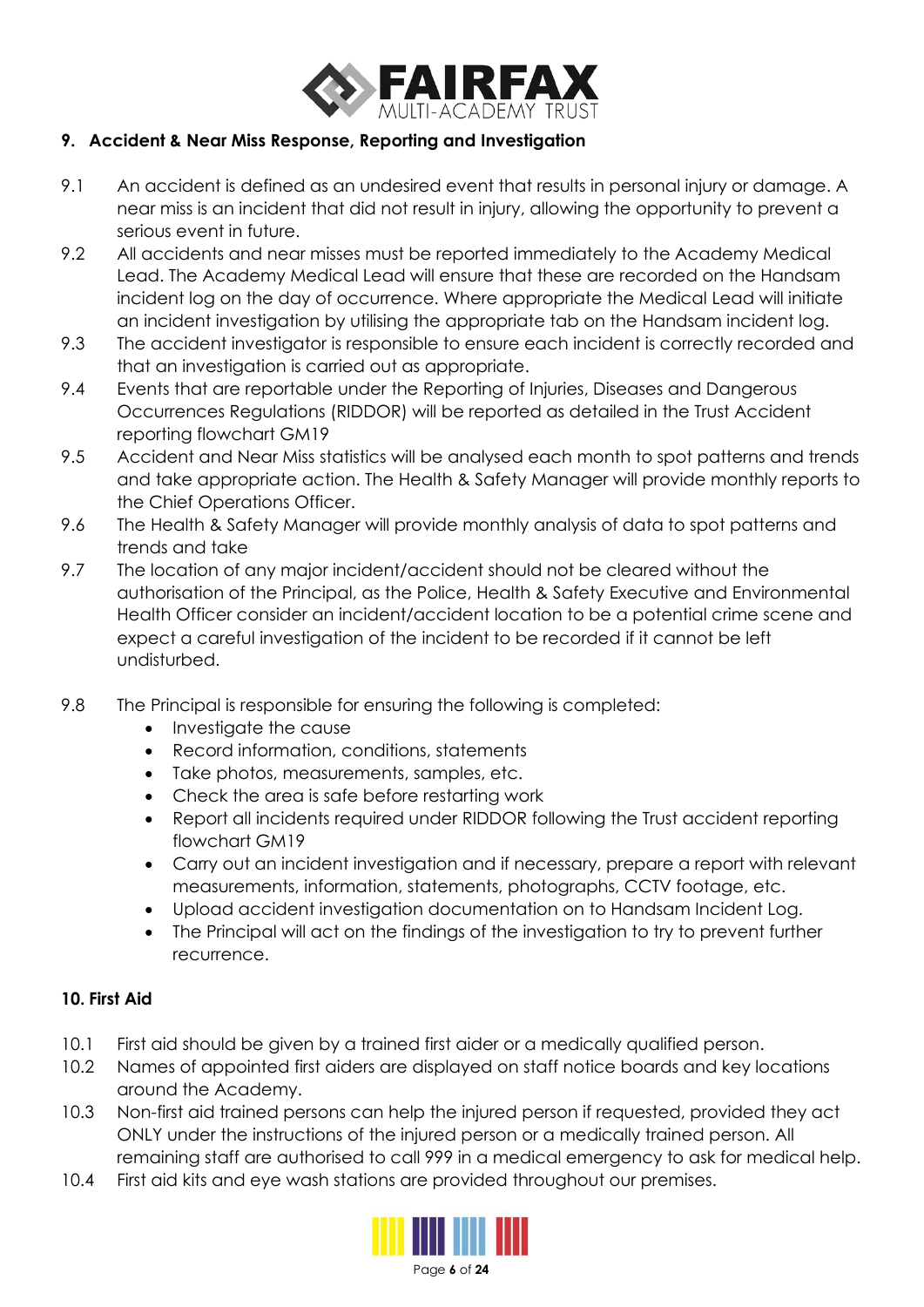

10.5 A list of the items which must be present in each first aid kit is kept inside each first aid kit. The contents of each first aid kit are checked half-termly by a nominated person.

# **11. Security and Safeguarding**

- 11.1 The Trust will provide a safe and secure environment for our employees, visitors, students, and others who may visit our premises or use our facilities.
- 11.2 Measures in place will depend on the location but will include a mixture of physical barriers such as security fencing and access control systems, CCTV systems, intruder alarms and staff training.
- 11.3 Safeguarding / Child Protection Policies are in place where appropriate and are reviewed as required. Designated persons are responsible for managing the implementation of these policies.

# **12. Visitors**

- 12.1 Visitors must report at the Academy Reception on their arrival and departure. Appropriate DBS documentation must be approved if the visitor is to be unescorted for their visit. If the visitor is unable to provide the relevant information they will have to be supervised while on site by the person responsible.
- 12.2 Safety rules and emergency procedures will be communicated.
- 12.3 Staff are encouraged to challenge/observe anyone seen unaccompanied or unidentified on the premises and to report them to the main reception, if they have any concerns.

# **13. Alcohol and Drugs**

13.1 It is our policy to prohibit the misuse of all prescribed and non-prescribed drugs or alcohol at or before work, to avoid the associated risks to those taking the substance and those who may be affected by the consequences. Any misuse or abuse of alcohol or drugs at work may be subject to disciplinary action.

# **14. Personal Protective Equipment (PPE)**

- 14.1 PPE is considered a temporary or last resort measure. All PPE will be assessed to provide adequate protection against the hazard(s) and for suitability for the task and the user, and as identified within the risk assessments and safe systems of work.
- 14.2 Where PPE is assessed as being required by a risk assessment, staff will be provided with suitable PPE at no charge. Where necessary, PPE will also be inspected, maintained, cleaned, and replaced without charge. Suitable storage facilities will be provided.
- 14.3 Staff are to check that their PPE is always in good condition and obtain replacements from their supervisor if required.
- 14.4 No work is to be carried out without the appropriate PPE being worn.
- 14.5 Advice in the selection of PPE can be obtained from the Health & Safety Manager.

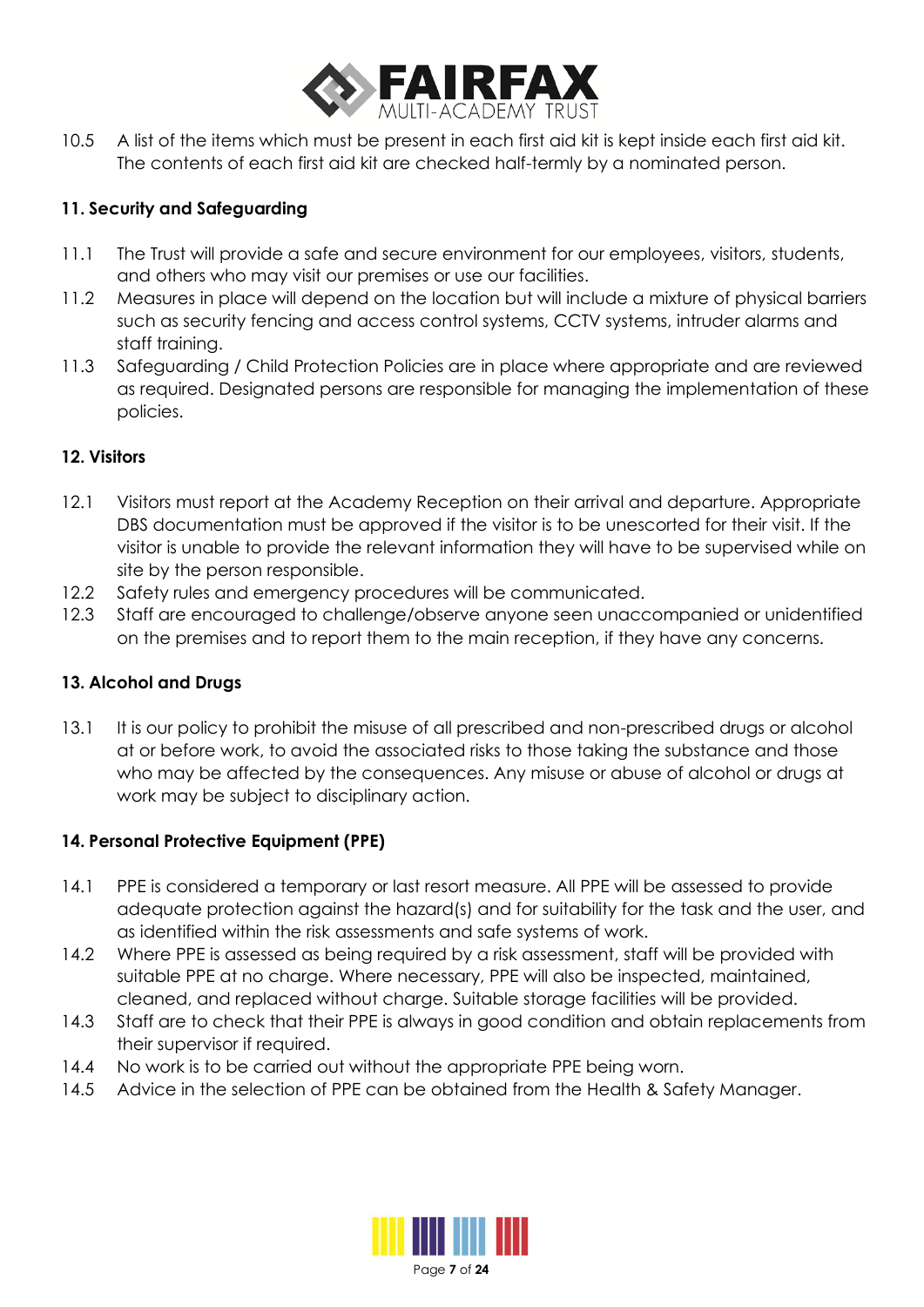

## **15. Stress**

- 15.1 Although stress can be a significant concern, we can only provide help and support when aware of any staff suffering stress problems.
- 15.2 Any staff reporting a concern will be treated with respect, and care will be taken to investigate the issues, approach the relevant person sympathetically and to develop a practical and realistic solution for immediate and longer-term needs in accordance with the HSE guidelines for managing stress.
- 15.3 The Trust recognise that stress is a key area of concern for employees. For the duration of this policy through Perkbox, the Trust have a contract in place for all employees to access an employee assistance programme (EAP). The EAP is a confidential service that enables staff to discuss personal or workplace issues that might be impacting their performance, wellbeing, mental or physical health, the service includes an assessment and short-term counselling. Further information is available from the HR Department.
- 15.4 All staff must complete Handsam Stress E-Training course.

## **16. Smoking and Vaping**

- 16.1 Smoking and vaping is banned inside our premises and grounds. It is a risk to health for smokers and those nearby and involves a risk of fire from unsafely discarded smoking materials.
- 16.2 Smoking and vaping within the premises or grounds will be treated as gross misconduct and will be subject to disciplinary action. For more information please see the Trust 'No Smoking' policy

## **17. Management of Contractors**

- 17.1 The system for approval and control of contractors will be followed in all cases to ensure the safety of contractors, visitors, staff, and the public.
- 17.2 All contractors must satisfy the Trust that they are:
	- Competent to do the planned work safely.
	- Routinely managing Health and Safety matters competently as part of their activities.
	- Providing adequate resource to Health and Safety risk control, including training, documented safe working procedures, method statements, etc.
	- Adequately insured for the planned work.
- 17.3 When it is planned to use contractors on site, a Method Statement will be agreed before work can start. It will identify hazards and an agreed safe method for the task to minimise the risk to employees, students, visitors, and others who may be affected. The Health & Safety Manager must ensure this document is prepared and then made available to all involved before the work starts. Copies of Risk Assessments and Method Statements will be held by the Health & Safety Manager.
- 17.4 Contractors will be issued with site rules and safety procedures to adhere to whilst they are working at our premises.
- 17.5 Only approved contractors are to be engaged at the Trust premises. The Trust Estates Manager will maintain a register of approved contractors.



Page **8** of **24**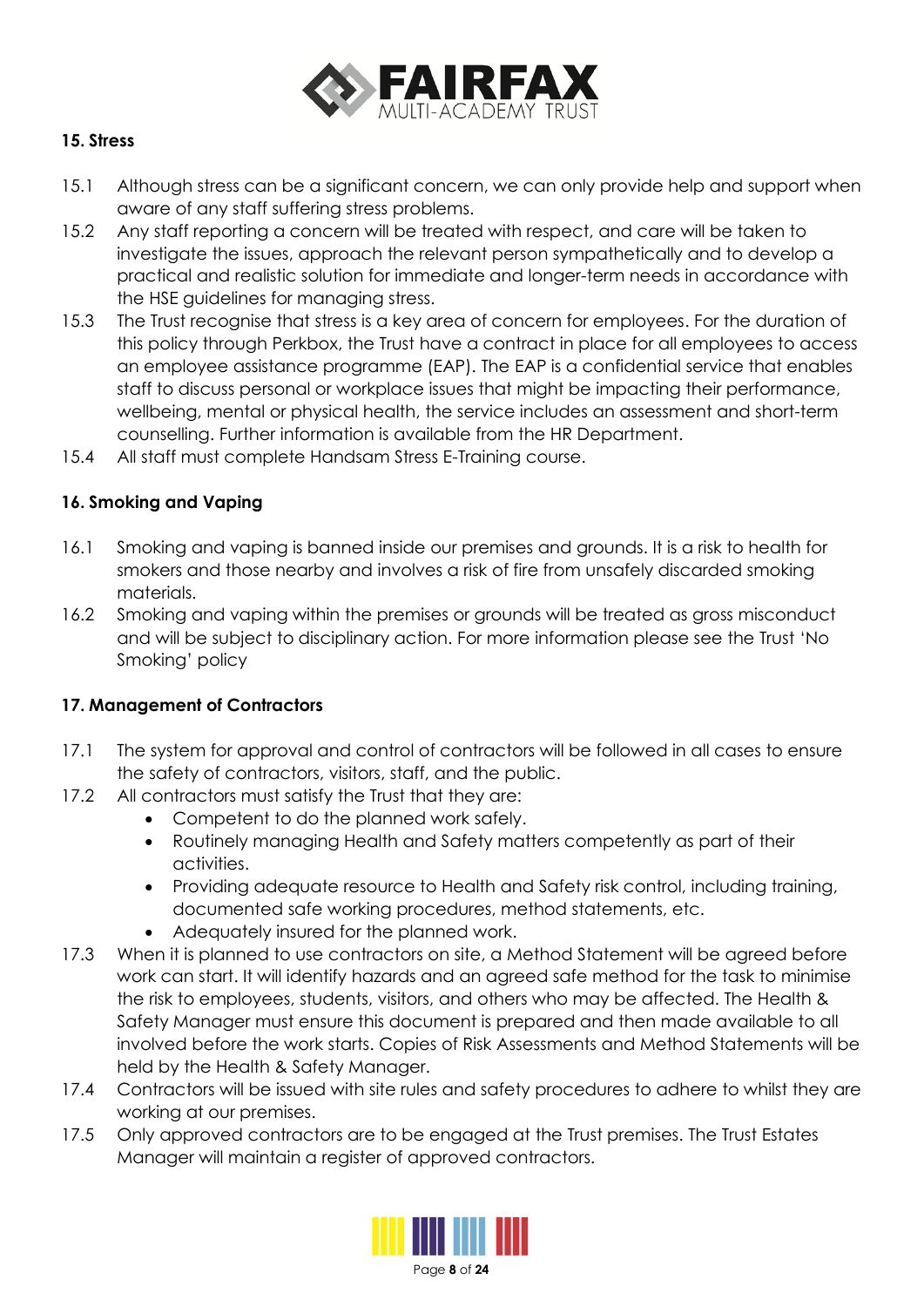

- 17.6 Site induction will be provided by the Trust Estates Manager or by the Academy Site Team where appropriate.
- 17.7 Supervision of contractors will be by a nominated person. Specific high-risk work will be controlled using permit systems. This includes hot work, asbestos, work on live electrical equipment, work underground and work in confined spaces.

## **18. Fire Safety**

- 18.1 A fire risk assessment is carried out at each Academy. All the control measures identified are implemented and the risk assessment is reviewed annually or whenever there are any changes to the workplace (whichever is the soonest).
- 18.2 Fire escape routes, doors and corridors should always be kept clear. Fire doors should not be propped open or obstructed in any way. Escape routes are checked daily by the Academy Site Team. Emergency lighting is provided on escape routes and must be periodically tested and maintained by an approved contractor.
- 18.3 Fire Extinguishers are provided at Fire Extinguisher Points throughout the buildings. Extinguishers are maintained under contract by an approved contractor and are inspected for misuse and damage as part of monthly inspections by the Academy Site Team and recorded.
- 18.4 Where a Fire Alarm system has been installed, this must be maintained under contract by a specialist contractor. Fire Points should not be interfered with or obscured in any way. Fire Points are tested weekly by the Site team, or designated person. It is recommended that alarmed call point covers are installed over the Fire Points to discourage misuse.
- 18.5 Emergency lighting, where provided, must be maintained by a specialist contractor.
- 18.6 The Principal must ensure adequate numbers of fire marshals are appointed.
- 18.7 Emergency Evacuation drills are practiced each term. Fire Marshals are appointed and trained to assist with evacuation. Personal Emergency Evacuation Plans are compiled for those with impaired mobility.
- 18.8 Records of testing and maintenance are held by the Health & Safety Manager and will be subject to regular review.
- 18.9 The Principal is responsible for carrying out a review following each evacuation and completing the fire log.

## **19. Work Equipment**

- 19.1 Work equipment provided by the Trust or by staff must be suitable and safe, meeting the required health and safety standards before it is used. All equipment belonging to employees is checked by the Health & Safety Manager (or nominee) before use and is included in inspection and maintenance procedures. All work equipment provided requiring maintenance is identified and it is ensured that effective maintenance procedures are in place.
- 19.2 Staff must not bring in their own equipment unless they have agreement of the Principal and Health & Safety Manager and the appropriate safety checks are in place.
- 19.3 Any problems found with work equipment should be reported to the Academy Site Team immediately. Defective equipment will be removed from service immediately and not used until it has been repaired / replaced.

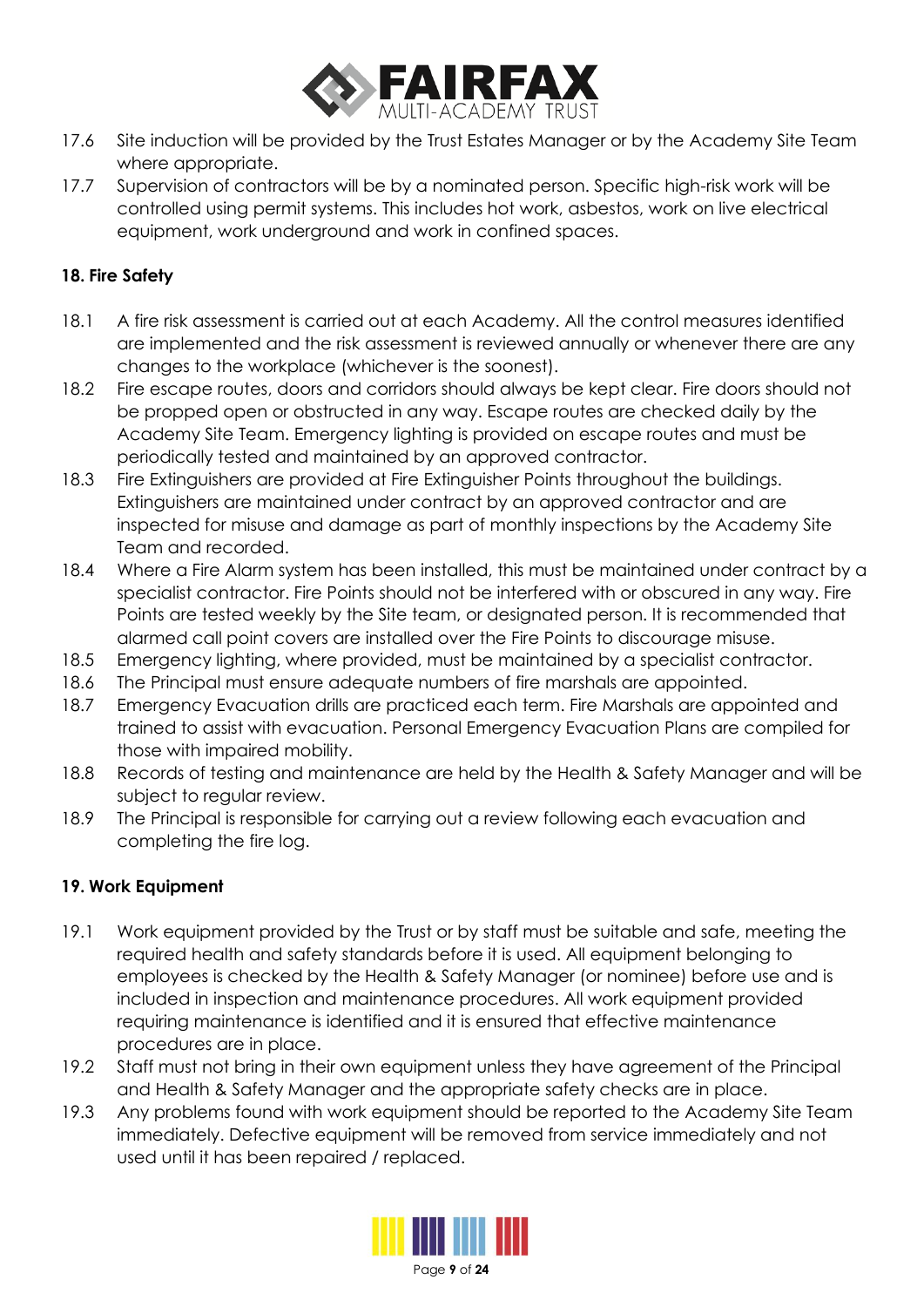

- 19.4 Work equipment is inspected regularly. Inspection and cleaning are carried out only by authorised, trained, and competent staff following specified procedures.
- 19.5 The electrical supply to the item must be turned off during inspection/ cleaning.
- 19.6 Records of inspections and repairs are held. Risk assessments are recorded as appropriate. Where there is a legal requirement for independent inspection by an approved body, this is arranged.

## **20. Driving Minibuses**

- 20.1 Staff who will be driving minibuses must complete Handsam Minibus Driver E-Training course and adhere to the training.
- 20.2 Drivers must be in possession of a valid licence for the class of vehicle they are asked to drive.
- 20.3 Authorisation is given by the Principal in relation to the following checks. Staff licence records must be sent to the HR Department where they will be kept on file.
- 20.4 All drivers must have completed a minibus training course. This will be followed up with a driver assessment after 3 years. Training can be arranged via the Health & Safety Manager.
- 20.5 Where required, the Trust Estates Manager or designated person will ensure that servicing, MOT, periodic safety inspections for vehicles is carried out.
- 20.6 The Trust Estates Manager will arrange annual motor insurance and ensure that vehicles are taxed.
- 20.7 Where additional minibuses are hired, it is the responsibility of the hirer to ensure that the insurance company have been notified and appropriate insurance cover is in place.

# **21. Safe Handling and Use of Substances**

- 21.1 Some work involves the use of hazardous substances (e.g. cleaning). This work may be done staff or contractors but will be managed in the same way. Only those trained and authorised may use these substances, following the safe systems of work and controls specified. Storage use and disposal of hazardous substances must be strictly controlled by each authorised person.
- 21.2 If you are not trained and authorised, do not use any substance known to be, or marked as, hazardous.
- 21.3 All substances that fall under Control of Substances Hazardous to Health (COSHH) Regulations are identified and are subject to COSHH Assessment before being used. All actions identified in COSHH Assessments are implemented.
- 21.4 Data sheets and COSHH Assessments must always be kept available for reference, with an up to date library set held by the Health & Safety Manager. If anyone is exposed to a hazardous substance, a copy of the data sheet will be taken to hospital / doctor with the injured person.

## **22. Workplace Slips & Trips**

- 22.1 Slips and trips are one of the most common causes of injury at work. We aim to reduce the likelihood of slips and trips by a combination of good housekeeping measures, including effective cleaning, and by enforcing the use of sensible footwear by our staff.
- 22.2 Cleaning chemicals used on floors by cleaners are selected for their non-slip properties.

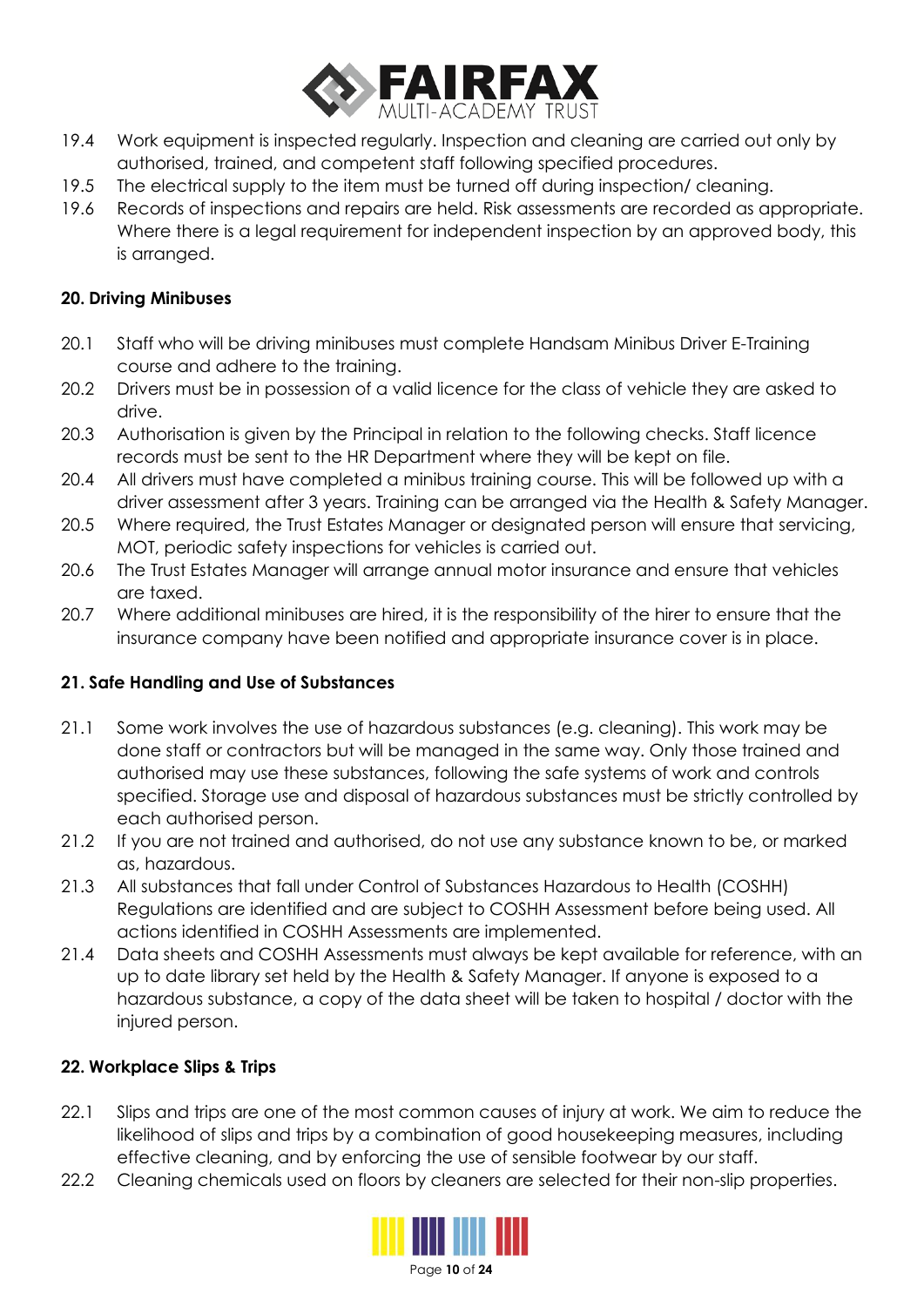

22.3 Lids must be used when transporting containers of liquid or food. Any spillages, flooring defects or obstructions observed must be reported to the Academy Site Team immediately. Warning signage is placed by spillages until they have been removed and the area is thoroughly dry.

## **23. Working with Display Screen Equipment**

- 23.1 All staff should complete Handsam DSE E-Training course and adhere to the training.
- 23.2 Where staff use computers routinely, workstations are set up correctly to suit the individual and appropriate equipment is provided.
- 23.3 Staff identified as using workstations daily, for continuous periods of an hour or more must complete a DSE Risk Assessment and this information must be recorded and reviewed annually.
- 23.4 Staff identified as using workstations for a significant period are entitled to an evesight test by an optician at the Trust's expense on joining and every two years thereafter. After this, the Trust will contribute towards glasses that are required specifically for use with computers as directed by an optician under HSW regulations.

## **24. Manual Handling**

- 24.1 All staff must complete Handsam Manual Handling E-Training course and adhere to the training.
- 24.2 Occasional tasks will require physical effort (e.g. moving equipment stock, reorganising furniture). So far as is reasonably practicable, we are committed to managing the risk to health from manual handling operations.
- 24.3 Manual work will be automated or carried out using suitable equipment where practical. For the remaining tasks involving significant manual effort, risk assessments must be written to reduce the risk to an acceptable level.

## **25. Fixed Electrical Installation**

- 25.1 NICEIC or ECA approved electricians maintain the electrical installation. They must work to current IEE Wiring Regulations. A full test of the installation is carried out at least every 5 years or a percentage each year to reach 100% over 5 years with records kept.
- 25.2 Any changes and repairs are carried out by NICEIC approved electricians to the same standard and are certified. Records are kept.
- 25.3 Staff are not to touch or open fuse boxes or electrical circuitry. Any damaged or defective items observed should be reported immediately to the Academy Site Team.

# **26. Portable Electrical Appliances**

- 26.1 Portable Electrical Appliances includes any item that is electrically powered and used in the workplace.
- 26.2 Staff should visually inspect portable electrical appliances before using them. Damaged or defective items should be reported immediately to the Academy Site Team and removed from service until replaced/ repaired by a competent person. The use of insulating tape as a temporary repair is prohibited.

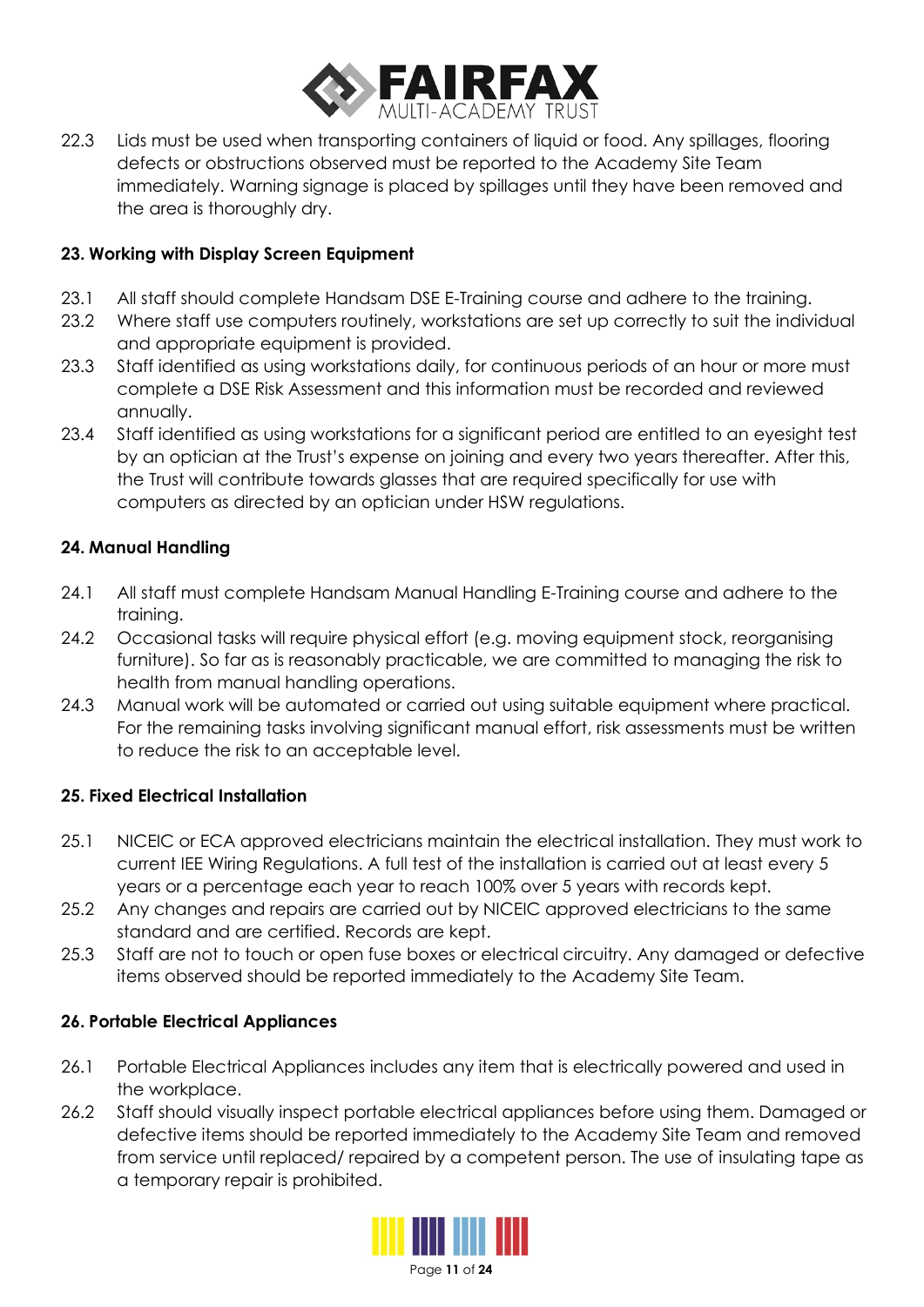

- 26.3 Portable Appliance Testing will be completed annually by an appropriately qualified person.
- 26.4 Any new appliances, including those belonging to staff, will be checked, and approved by the Health & Safety Manager or appropriate member of the Academy Site Team before being used on the premises.
- 26.5 Staff are not permitted to bring portable heaters onto site.
- 26.6 Flexible cables will be kept as short as possible. Cables should be fully unwound from reels or drums before use to reduce the potential for overheating.

## **27. Gas, Oil and Biomass Appliances**

- 27.1 Gas, oil, or biomass fired boilers are provided in the Trust premises for both heating and hot water. These are subject to regular maintenance by competent, approved contractors and should not be interfered with by staff.
- 27.2 Isolation valves are provided that can be turned off in the event of an emergency (if safe to do so).

## **28. Working at Height**

- 28.1 All staff must complete Handsam Working at Height E-Training course prior to working at height and adhere to the training.
- 28.2 Working at height presents a hazard both to persons undertaking the work, particularly falling from height, and to others in the vicinity, particularly from falling objects.
- 28.3 As such, work at height will be avoided where practical.
- 28.4 Ladders, stepladders, and steps are provided as a means of access and for light / short term work where it is not reasonably practicable to select an alternative safer method. This may include removing items from upper shelves.
- 28.5 Working at Height Risk Assessments should always be adhered to.
- 28.6 Students should not be allowed to work at height, unless a specific written risk assessment dictates it is safe to do so and that risk assessment is approved by the Principal.
- 28.7 A register of ladders and access equipment inspections must be maintained by the Academy Site Lead.
- 28.8 It is a requirement for working at height to only ever happen when staff are accompanied, unless a specific written risk assessment dictates it is safe to do so in a lone working scenario.

## **29. Skin Conditions**

- 29.1 Extended exposure to some cleaning products or food juices can lead to skin problems. To reduce this exposure, it is compulsory for Academy staff in food technology, catering, and cleaning teams to wear the non-latex protective gloves provided whenever they are handling food or using cleaning products.
- 29.2 Should an employee experience any symptoms they should report these immediately to their line manager.

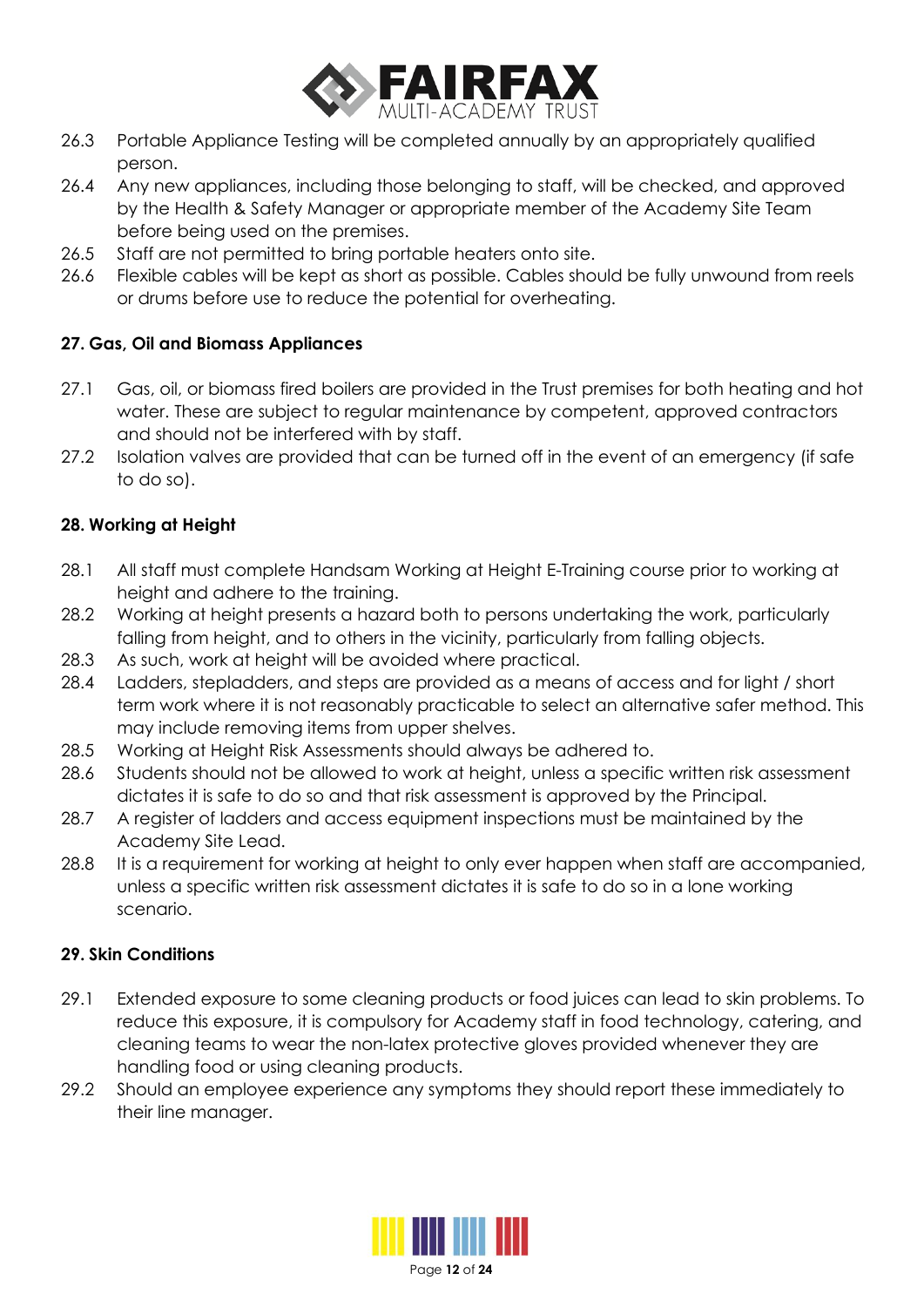

# **30. Food Safety**

- 30.1 All staff who are to be involved in handling food are provided with independently accredited food hygiene training as soon as possible after commencing work.
- 30.2 Staff should inform the Academy Medical Lead of any food allergies.
- 30.3 Any staff whose role involves handling food, who has suffered from diarrhoea or vomiting is required to phone in sick to their line manager and remain away from the premises for at least 48 hours.

## **31. Lone Working**

- 31.1 Lone working can be dangerous. Risk assessments are carried out and documented to reduce the risk. Lone working is to be avoided where possible.
- 31.2 We arrange for staff who are working alone to be adequately trained and equipped to work safely. Each person must be suitably trained and aware of the risks before working alone and be able to summon help quickly in any emergency.
- 31.3 Each person will manage their own risk responsibility and ask for help or guidance as appropriate.
- 31.4 Staff working late must inform the Academy Site Team, so that they are aware of who is onsite and their location.

## **32. Control of Asbestos**

- 32.1 The Trust takes the management of asbestos seriously and complies with the Control of Asbestos Regulations 2012 to protect our staff from exposure to asbestos as far as is reasonably practicable.
- 32.2 Asbestos surveys are carried out at all Trust premises in accordance with the Control of Asbestos Regulations 2012 to identify any asbestos in the building construction. Where asbestos is identified, this is recorded on an Asbestos Register and is managed in accordance with an Asbestos Management Plan to ensure that employees and others using the premises are not exposed.
- 32.3 The Asbestos Register must be made available to all contractors and site staff who will carry out work at the premises.
- 32.4 Any refurbishment work in a school building built before 2000 affecting the fabric of the building must be subject to a Refurbishment and Demolition survey before any work can take place.
- 32.5 Specialist contractors will be engaged if there is need to carry out work in any area involving asbestos and appropriate control measures/ exclusion zones will be put in place.
- 32.6 If anyone suspects they have discovered or disturbed asbestos, they should:
	- Not disturb it further:
	- Ensure that access to the affected area is prevented;
	- Report it immediately to the Health & Safety Manager;
	- Ensure that any clothing that may have been covered in dust or debris is appropriately disposed of.

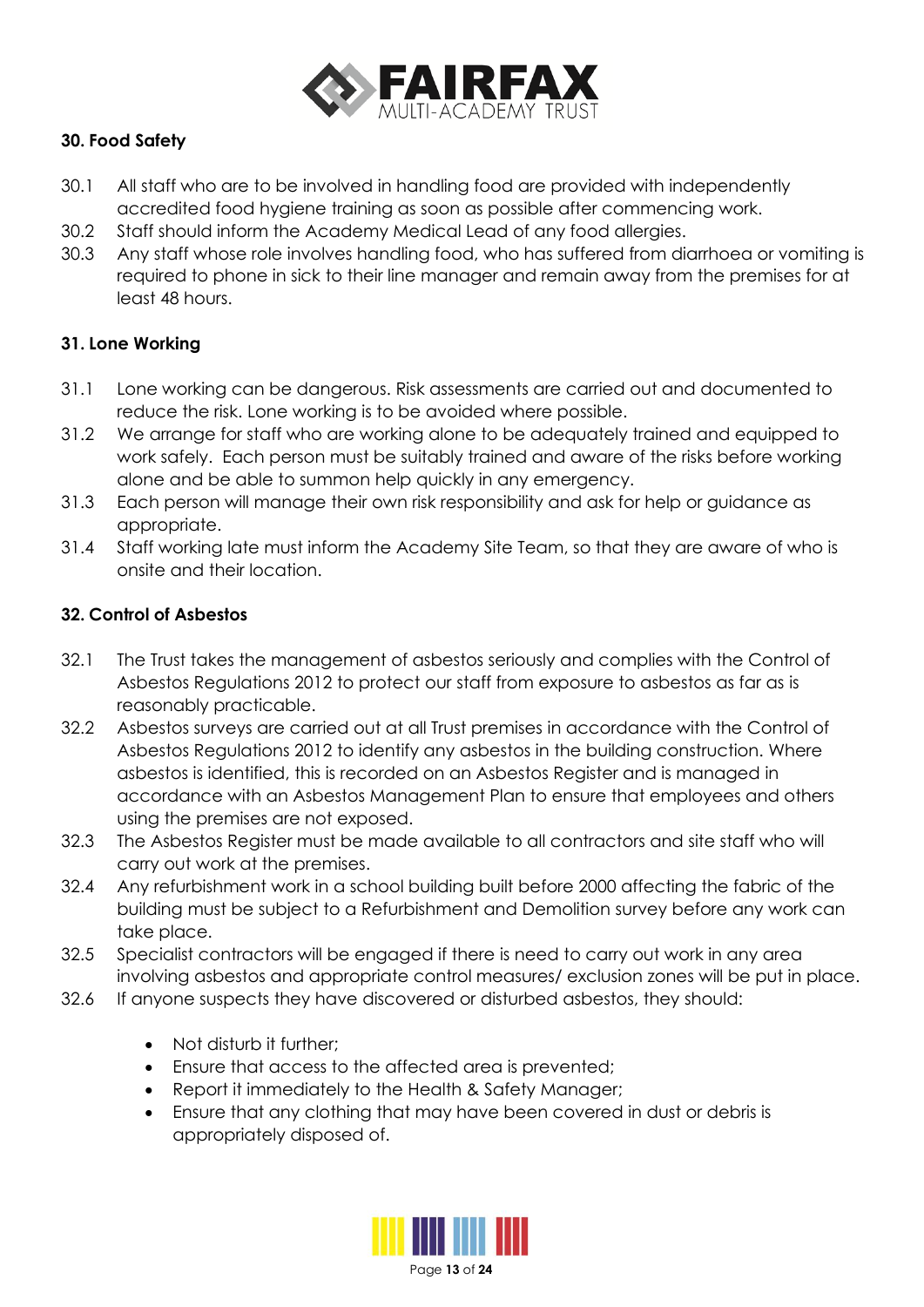

## **33. Legionella**

- 33.1 A legionella survey and risk assessment must be carried out by approved contractors. A Legionella Management Plan is provided and followed.
- 33.2 Depending on the nature of the water system at each Trust premises, regular checks such as temperature monitoring, flush through, descaling of shower heads and cleaning of water tanks may be required. The Health & Safety Manager will ensure that these checks are in place.

## **34. Waste Management**

- 34.1 Waste is to be placed in bins that are provided throughout the Trust premises. These are emptied daily by Academy Site Teams and cleaners to external bins, which are in turn emptied at least weekly by registered waste carriers for disposal by registered waste processors or for transport to landfill sites. Materials are recycled where practical.
- 34.2 Hazardous waste is collected separately and disposed of using suitably registered contractors.

## **35. Equal Opportunities**

35.1 The Trust must ensure that reasonable adjustments are made to the premises and facilities to enable disabled staff, students, contractors, volunteers, and visitors to use the Academy's facilities and curriculum as far as is reasonably practicable. The disability accessibility plan must be kept under review and implemented as appropriate, to ensure safe access for disabled staff, students, contractors, volunteers, and visitors.

## **36. Access to Health and Safety Information**

- 36.1 Staff can access to health and safety information by contacting their Principal or Brian Fox, the Trust Health & Safety Manager (b.fox@fmat.co.uk).
- 36.2 All staff will have access to a copy of The Trust Health and Safety Policy and will sign to indicate that they have read and understood this policy and their responsibilities. The Trust recognises that time must be provided for this to be undertaken.
- 36.3 All relevant staff will be trained to use Handsam health and safety management system.
- 36.4 The Trust management undertakes to keep staff informed of any changes to the policy and procedures through communications with line managers, staff bulletins, staff meetings and briefings and e-mail messages.
- 36.5 All staff will have the opportunity for direct involvement in managing health and safety through departmental arrangements and through representatives on the Health and Safety Committee.

## **37. Monitoring and Review**

- 37.1 The Health & Safety Manager is responsible for ensuring that working conditions are acceptable and that our safe working practices are being followed.
- 37.2 Workplaces are maintained in safe condition. Routine inspections are carried out and recorded with any necessary improvements or changes made.

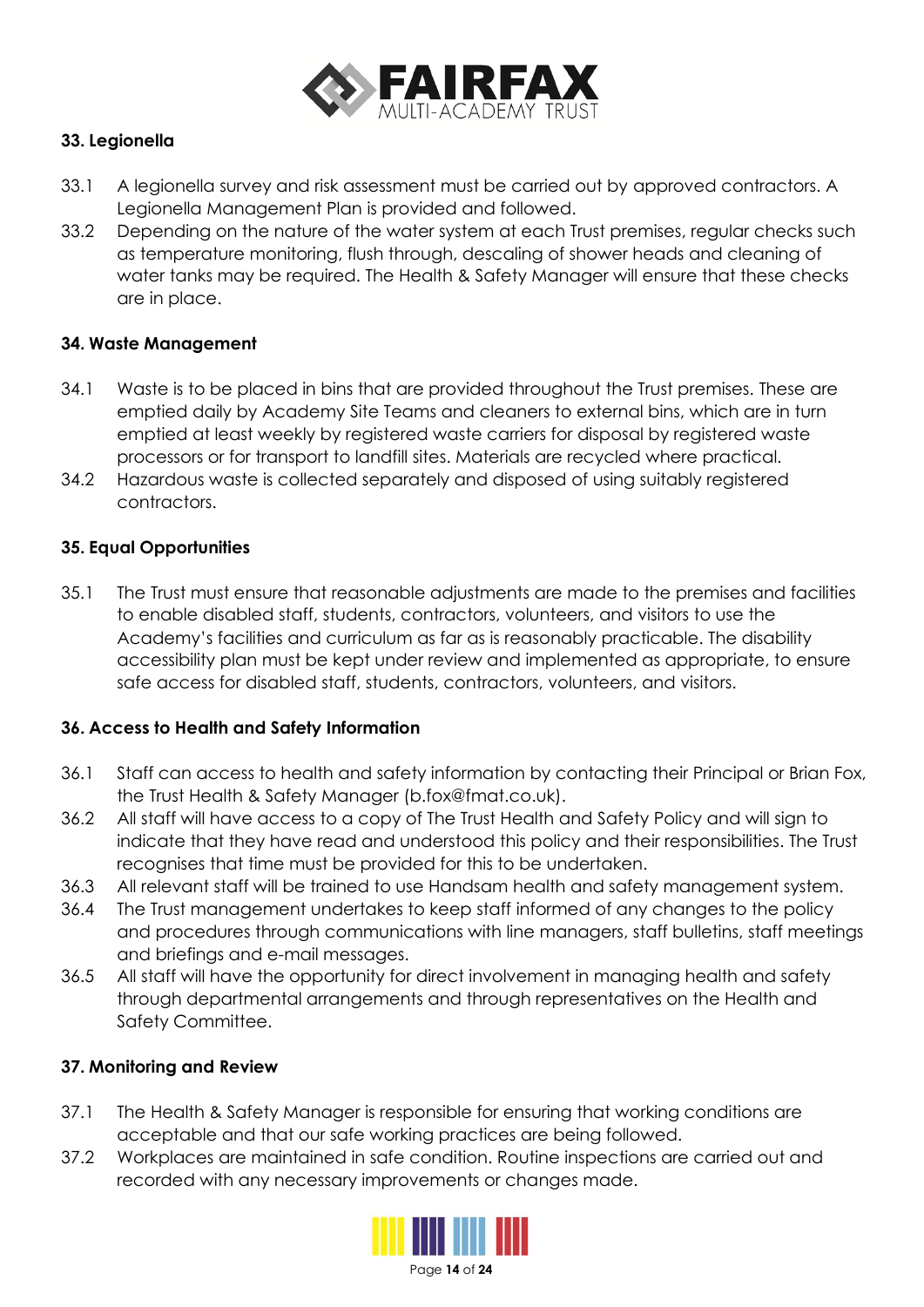

- 37.3 Monthly health and safety monitoring meetings will be carried out at each Academy by the Health & Safety Manager to maintain site safety. In the meeting the Handsam Health & Safety, Accident Log and E-Training systems will be reviewed to ensure tasks have been completed and required actions completed.
- 37.4 External health and safety audits will be completed annually and reported to the Trust's Audit and Risk Committee.
- 37.5 Unless there are legislative or regulatory changes in the interim, this policy will be reviewed every year. Should no substantive changes be required at that point, the policy will move to the next review cycle.



Page **15** of **24**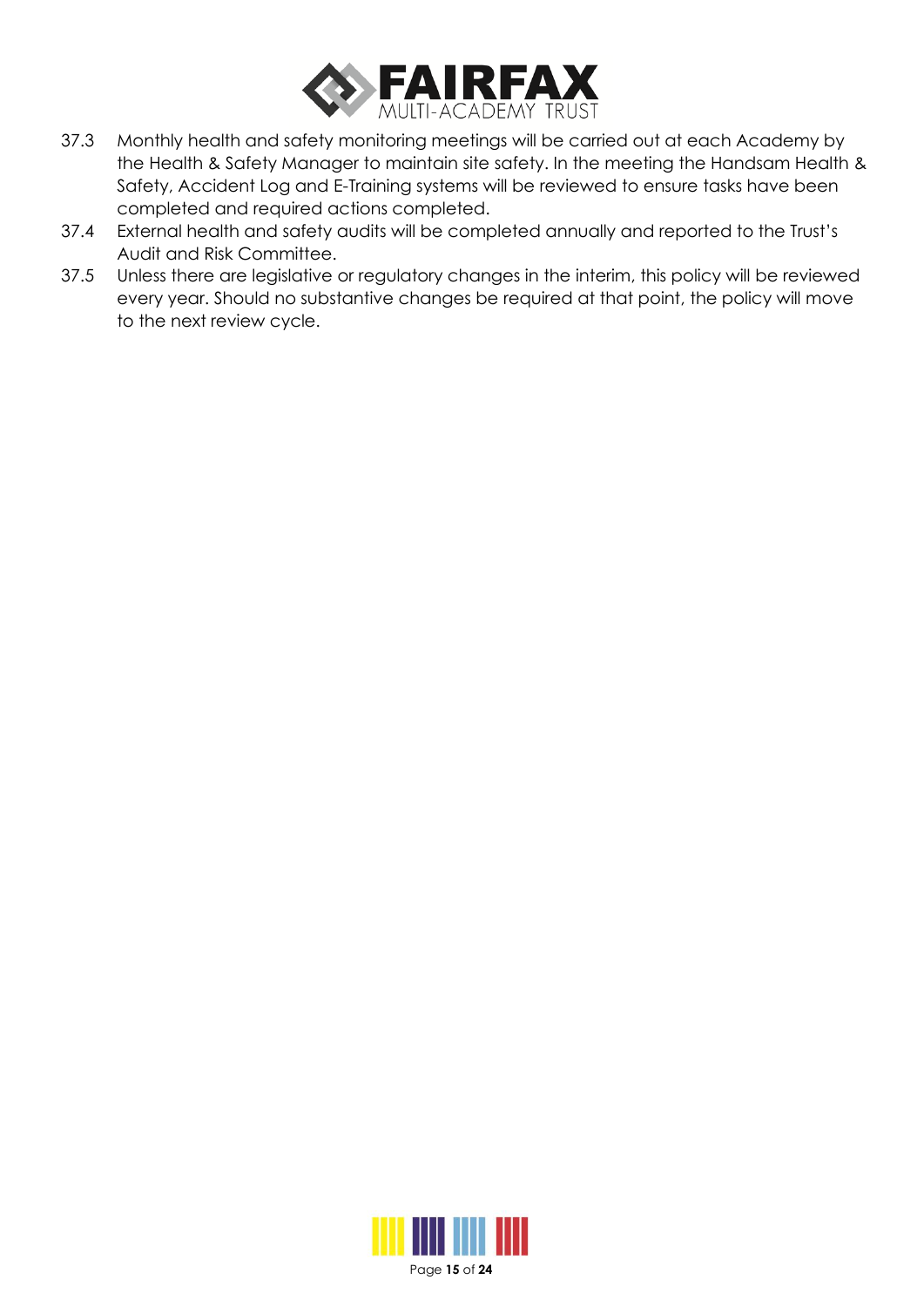

## **Appendix 1 – Academy Health and Safety Roles and Responsibilities**

This document sets out the Academy staff structure and roles that have specific roles and responsibility for compliance to the Fairfax Multi Academy Trust Health and Safety Policy.

This form is always to be retained in the Reception of all Trust academies.

| Academy                                         |                                                |                  |
|-------------------------------------------------|------------------------------------------------|------------------|
| <b>Role/Responsibility</b>                      | <b>Job Title</b>                               | <b>Name</b>      |
| Accountability for Health and<br>Safety Policy  | <b>Board of Directors</b>                      |                  |
| Responsibility for Health and Safety<br>Policy  | Health & Safety Manager                        | <b>Brian Fox</b> |
| Health & Safety Committee (Chair)               | <b>Chief Operating Officer</b>                 | John Fitzgerald  |
| Health and Safety guidance and<br>advice        | Health & Safety Manager                        | <b>Brian Fox</b> |
| Responsibility for Academy Health<br>and Safety | Health & Safety Manager                        | <b>Brian Fox</b> |
| <b>Fire Safety Responsible Person</b>           | Trust Estates Facilities manager Oliver Marsh  |                  |
| Legionella Responsible Person                   | Trust Estates Facilities manager               | Oliver Marsh     |
| Asbestos Responsible Person                     | Trust Estates Facilities manager               | Oliver Marsh     |
| Catering Manager (if applicable)                | Health & Safety Manager                        | <b>Brian Fox</b> |
| Sport facilities, gyms, and<br>equipment        | Trust Estates Facilities manager  Oliver Marsh |                  |
| Science laboratories and chemical<br>storage    | Health & Safety Manager                        | <b>Brian Fox</b> |
| Design and Technology Workshop<br>Equipment     | Health & Safety Manager                        | <b>Brian Fox</b> |
| Food Technology                                 | Health & Safety Manager                        | <b>Brian Fox</b> |
| Transport (Minibus)                             | Trust Estates Facilities manager               | Oliver Marsh     |
|                                                 | Health & Safety Manager                        | <b>Brian Fox</b> |

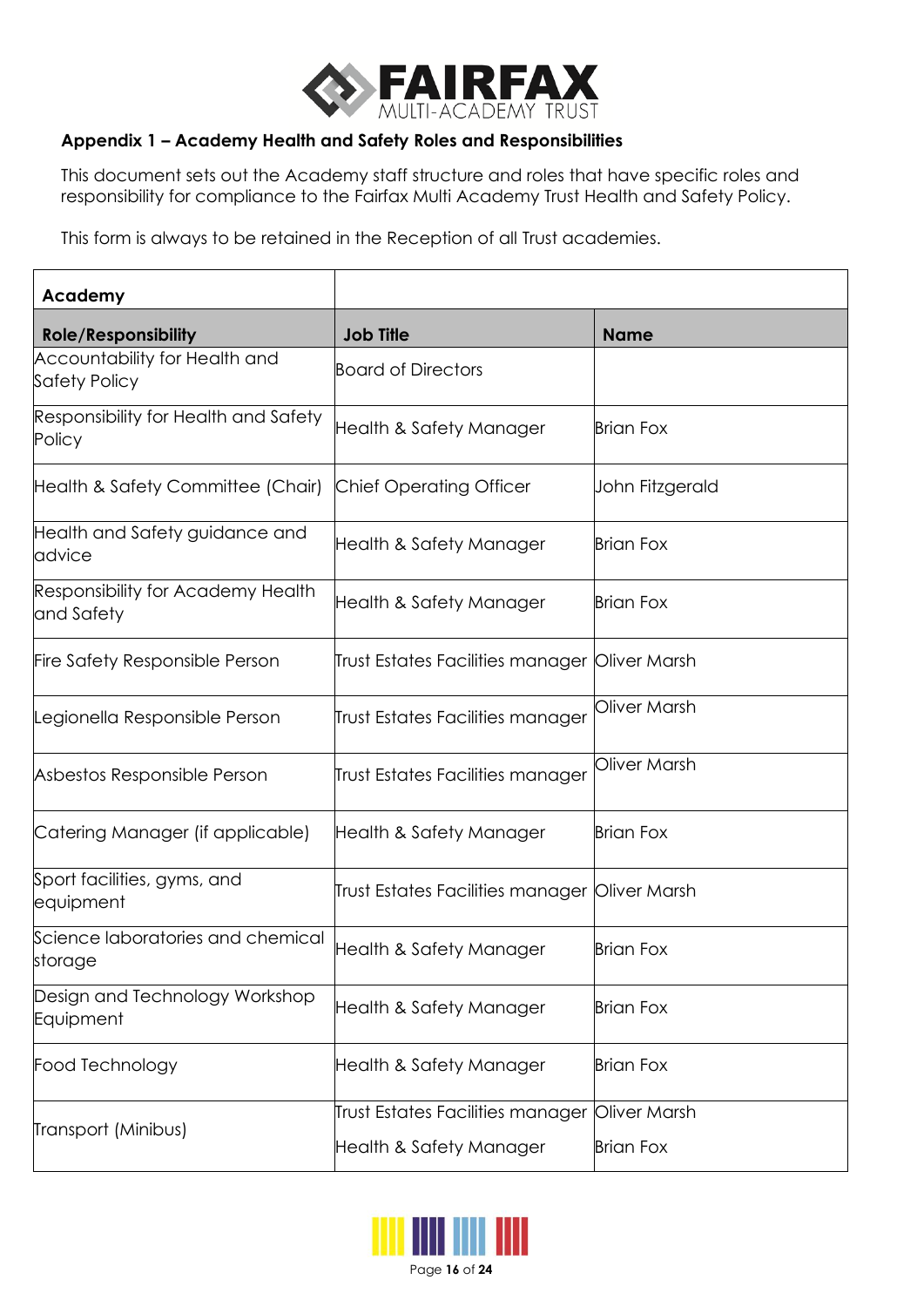

٦

 $\overline{\phantom{a}}$ 

| Academy                                                                                        |                                  |                   |
|------------------------------------------------------------------------------------------------|----------------------------------|-------------------|
| <b>Role/Responsibility</b>                                                                     | <b>Job Title</b>                 | <b>Name</b>       |
| <b>Role/Responsibility</b>                                                                     | <b>Job Title</b>                 | <b>Name</b>       |
| Staff / Student Induction Pack                                                                 | Human Resources                  | <b>Wendy Toon</b> |
| <b>Health and Safety Training</b>                                                              | Director of Education            | Martyn Jobling    |
| Medical Lead                                                                                   | Health & Safety Manager          | <b>Brian Fox</b>  |
| Administration of Medicines and<br>Support                                                     | Health & Safety Manager          | <b>Brian Fox</b>  |
| <b>Educational Visits</b>                                                                      | Finance Manager                  | Gemma Wyle        |
| Display Screen Equipment                                                                       | Health & Safety Manager          | <b>Brian Fox</b>  |
| <b>BCP and Emergency Plan</b>                                                                  | Chief Operations manager         | John Fitzgerald   |
| <b>Accessibility</b>                                                                           | Health & Safety Manager          | <b>Brian Fox</b>  |
|                                                                                                | Trust Estates Facilities manager | Oliver Marsh      |
| <b>Risk Assessments</b>                                                                        | Health & Safety Manager          | <b>Brian Fox</b>  |
| Risk Assessments, including specific<br>Risk Assessments Peeps, expectant<br>mothers, injuries | Health & Safety Manager          | Brian Fox         |
| Handsam Health and Safety data<br>returns to Health & Safety Manager                           | Health & Safety Manager          | <b>Brian Fox</b>  |
| Handsam Accident data returns to<br>Health & Safety Manager                                    | Health & Safety Manager          | <b>Brian Fox</b>  |
| <b>Accident Investigation</b><br>Representative                                                | Health & Safety Manager          | <b>Brian Fox</b>  |

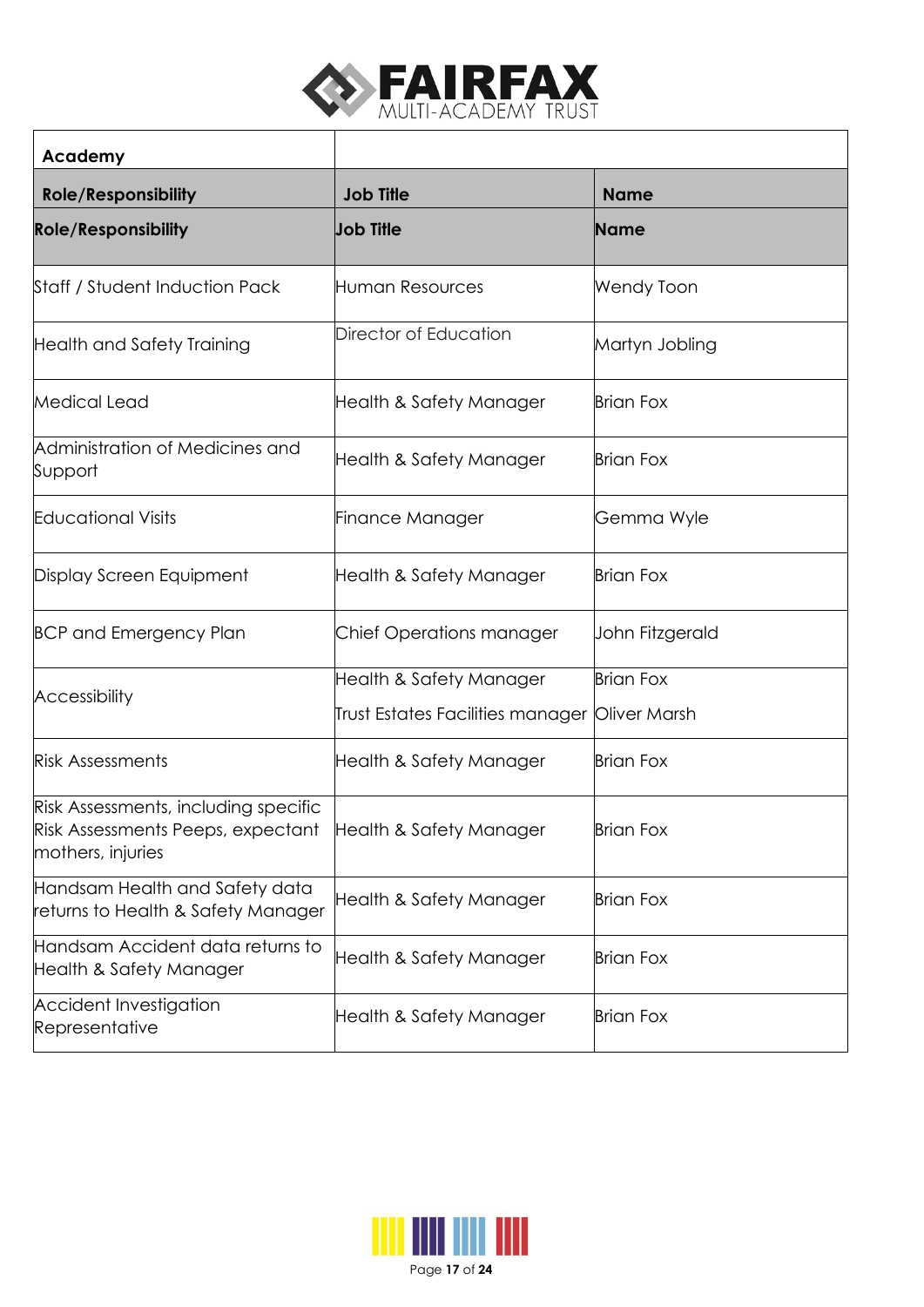

## **Appendix 2 – Outline of Responsibilities**

## **Responsibilities**

The Trust expects all staff to co-operate in ensuring the health and safety of all staff, students, contractors, volunteers, and visitors.

#### **Individual Responsibility**

In meeting the above general statement of policy, the Trust requires its staff to acknowledge and accept their individual and collective responsibilities, and to ensure so far as is reasonably practicable their actions meet, or enhance, this Health and Safety Policy.

#### **Responsibilities in law**

The Health and Safety at Work etc. Act (1974), subsequent legislation and associated regulations, codes of practice, guidance notes, etc., place legal responsibilities upon employers, employees, persons in control of premises, designers, manufacturers, suppliers, installers, self-employed persons and the occupiers of buildings.

A breach of those responsibilities is an offence criminally chargeable in law. Ignorance of the relevant legal duties is not an acceptable defence at law.

It is in the interests of each employer and employee to understand the potential severity of any failure to comply with health and safety legislation, standards, and codes of practice on a corporate and personal level. Failure to act within the law can lead to fines and / or imprisonment. Such a failure may also result in disciplinary action.

## **Trust Health and Safety Committee**

The Trust Health and Safety Committee meetings are held once a term to oversee and report on health, safety and welfare matters in the Trust. Consideration will be made to the reporting lines, accident reports, investigations, internal or external audit inspections, training, and emergency procedures. Minutes and actions are recorded. Members of the Health and Safety Committee will include:

- Chief Operating Officer
- Health and Safety Manager
- Union representation

## **Responsibilities of all staff**

- Co-operate with the Trust's Board of Directors, management, staff, and others on health & safety matters.
- Comply with all the Trust's policy, procedures, and reasonable requests.
- Not interfere with or misuse anything provided to safeguard their health and safety.
- Take reasonable care of their own health and safety and that of others.
- Warn others immediately of any known hazards or danger.
- Refrain from any task for which he/she is not trained, authorised and competent.
- Use the correct tools, plant, or equipment, keep them in good order and ensure they are safe before, during and after use.

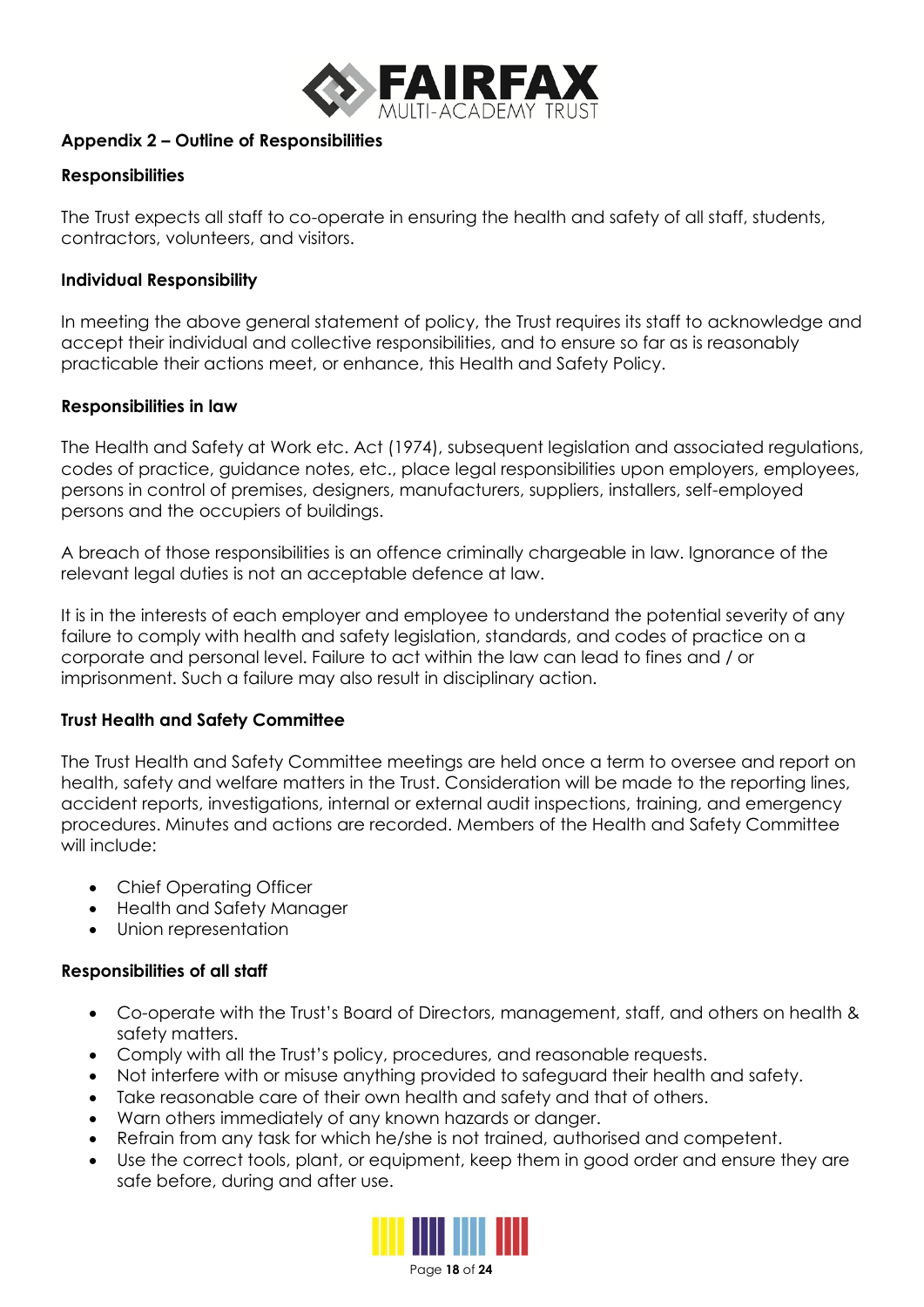

- Not to introduce any personal equipment unless it has been inspected and approved by the Health & Safety Manager as appropriate.
- Use as directed any personal protective equipment needed to protect against hazards to Health and Safety.
- Report promptly all health and safety concerns, accidents, injuries, incidents and near misses to his / her immediate manager.
- Completing delegated Handsam tasks, including recording incidents and taking courses as appropriate on the Handsam system.

## **Chief Operations Officer**

- Responsible for the updating and obtaining Board of Director approval for the Health and Safety Policy.
- Ensure that responsibilities and authority is effectively assigned and delegated to nominated individuals within the Trust structure.
- Develop strong health and safety culture through effective communication through regular meetings and reporting lines.
- Provide adequate resources for effective implementation of this policy.
- Report any health & safety matters and issues to the Audit and Risk Committee.

## **Health & Safety Manager**

- Accept day to day management of health and safety matters.
- Arrange Health and Safety audits and oversee the completion of the findings.
- Ensure that serious incidents are reported to the relevant authorities under RIDDOR and are reported to the Chief Operations Officer.
- In Liaison with the Principal, ensure that risk assessments for all relevant work activities and areas are carried out, documented, and reviewed.
- Provide a suite of risk assessment templates for staff to use.
- Disseminate information and instruction on health and safety matters.
- Receive health & safety concerns, ensure these are documented and that practical improvements are implemented.
- Ensure that working conditions are acceptable and safe working practices are followed.
- Ensure that an up to date register of hazardous substances is maintained and that appropriate COSHH assessments are carried out and documented.
- Compile monthly accident numbers and near miss statistics for presentation to Chief Operations Office.
- Ensure that practical precautions and controls maintain acceptable standards as required by this policy.
- Management of Handsam Health and Safety System.
- Ensure regular analysis of data on the Handsam incident log to spot patterns and trends and take appropriate action.
- Ensure that staff are provided with appropriate training in relation to duties.

## **Trust Estates Manager**

- Ensure that all building related risk control measures including fire safety, legionella, and asbestos, electrical testing, gas safety, COSHH are managed effectively and meets current legislation.
- Actively promote good Health and Safety practice across the site teams and management and control of contractors working on site.



Page **19** of **24**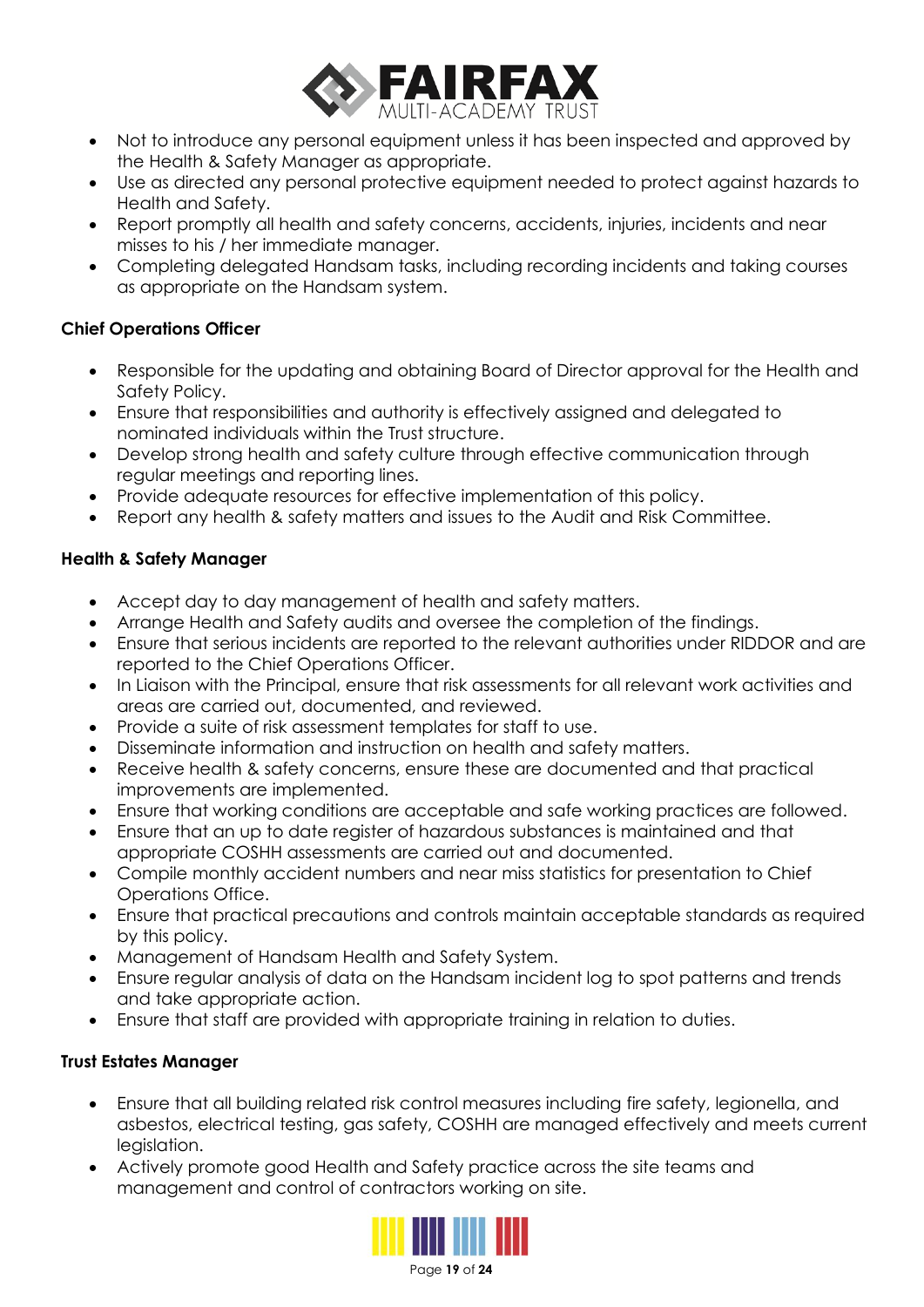

- Provide reactive response to any health and safety issue arising.
- Ensure that all building plant and equipment, including vehicles, is adequately maintained
- Ensure that any contractors engaged to carry out work on the premises are vetted and approved in accordance with the Trust policies
- Ensure that contractors, visitors, and those hiring or using the premises are familiarised with site rules and procedures regarding accidents and emergencies
- Manage effective planned maintenance programs for buildings, grounds, plant, and equipment.

## **Principal**

- Responsible for the implementation of the Health and Safety Policy at their Academy.
- The health, safety and welfare of staff, students, contractors, visitors and any other person using the premises.
- Ensuring safe working conditions for staff, students, contractors, volunteers and visitors.
- Ensuring safe working practices and procedures throughout the academy, including those relating to the provision and use of machinery and other apparatus.
- Ensuring that staff are consulted appropriately on issues that affect them.
- Directing that health, safety and security issues are put on the agenda of all appropriate meetings throughout the Academy.
- Ensure that staff adhere to the Trust accident and incident reporting procedures.
- Arranging for appropriate supervision of students.
- Ensuring that sufficient and appropriate risk assessments are carried out and effective control measures are implemented.
- Ensuring that the health and safety training needs of all staff and students are identified, and appropriate training provided.
- Encouraging staff, students, and others to promote health and safety and to suggest ways of reducing risks.
- Ensuring that the Handsam health and safety management system is up to date.
- Ensuring that parents are kept informed on any health and safety issues and enlisting their support as appropriate.

## **Academy Health and Safety Lead (Principal or a member staff where specifically delegated by Principal)**

- Act as staff representatives on health and safety matters, dealing with anything within their area of control and passing any concerns raised to the Principal.
- Support with the completion of risk assessments for relevant work activities.
- Disseminate information and instruction on health and safety matters.
- Receive health & safety concerns, ensure these are documented and that practical improvements are implemented.
- Ensure that records are maintained on all health & safety training and experience of individuals, relevant to the health, safety and welfare of employees.
- Monitor task completion rates on Handsam Health and Safety system and follow up with relevant colleagues where tasks are not completed, or support is required.
- Ensure that all accidents are recorded and collated centrally on the Handsam an incident recording system and that investigations are carried out and acted on.
- Inform the Health & Safety Manager when a serious accident has occurred.

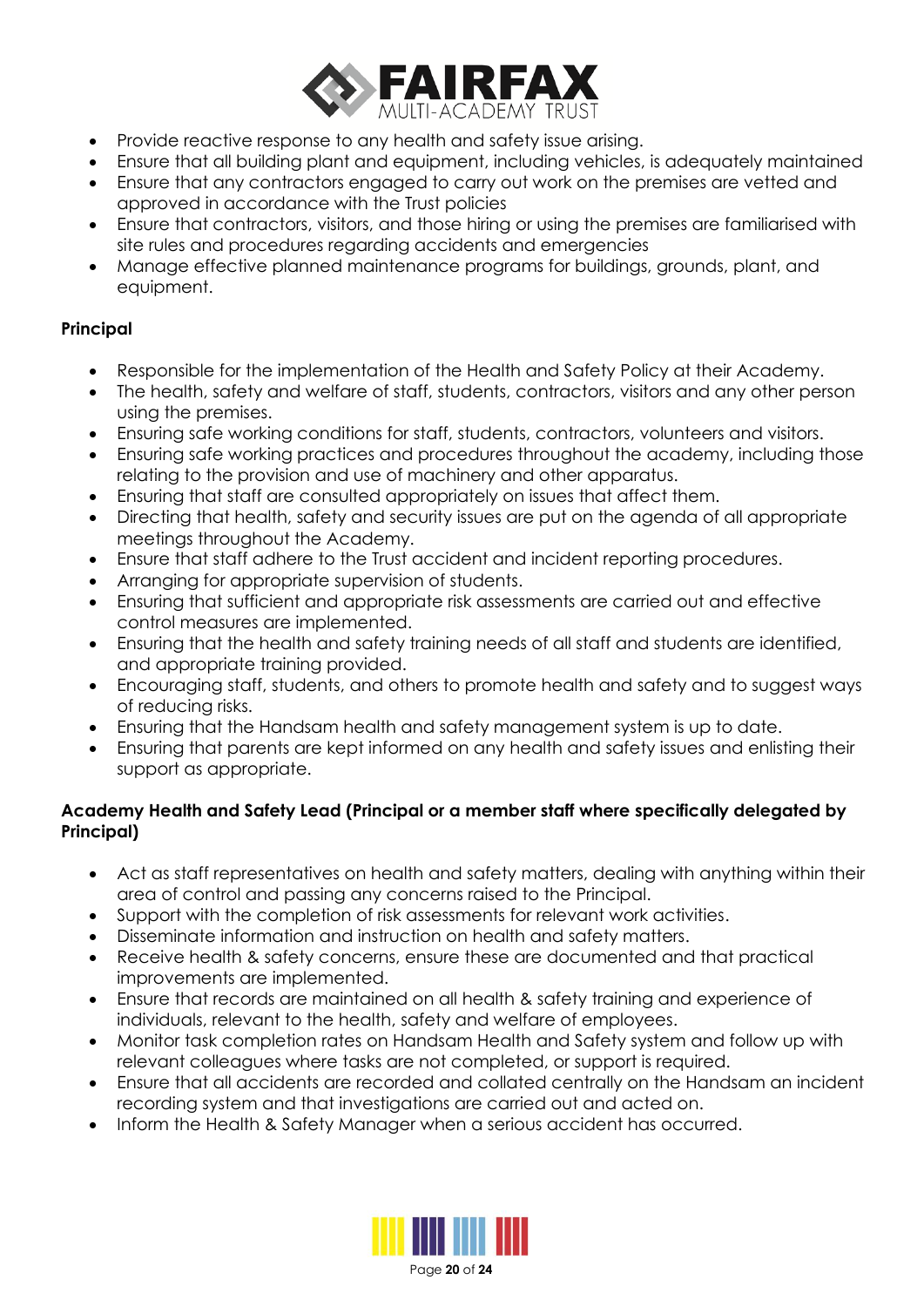

## **Department Managers (this includes all Teaching and Support Staff Team Managers)**

- Ensure that staff, students and others within their departments are aware of, understand and comply with the Trust Health and Safety policy, rules and procedures.
- Ensure that a departmental meeting is convened at least once every term and that it is used to communicate and receive health & safety information and concerns.
- Receive and act upon health & safety matters raised within their department.
- Ensure that all relevant Health and Safety issues within their department are adequately addressed.
- Provide relevant feedback to immediate managers where necessary.
- Provide Department reports to the Health and Safety Committee when requested.
- Provide adequate health and safety information and support resource i.e. CLEAPSS, Handsam.
- Ensure that a signed Departmental health and Safety procedures where needed (i.e. science department) is available and shared with all members of the department
- Completing delegated Handsam tasks, including recording incidents and taking courses as appropriate on the Handsam system.

## **Academy Site Lead**

- Implementing the appropriate academy policies and procedures.
- Ensuring that site staff are competent to carry out their responsibilities.
- Arranging for the removal from service of any item of furniture, apparatus or equipment which has been identified as unsafe.
- Taking appropriate action where necessary to prevent injury to others on the site who might otherwise be exposed to unnecessary dangers, e.g. erect barriers around open manhole covers.
- Ensuring that other site staff are adequately supervised.
- Ensure Site staff are adequately trained for the tasks that they carry out.
- Ensuring that any personal protective equipment issued to staff is suitable for the task and that training is provided in the use of the equipment.
- Ensuring that all site and cleaning staff, including contractors, work in accordance with safe working practices issued by the academy.
- Completing delegated Handsam tasks, including recording incidents and taking courses as appropriate on the Handsam system.

## **Catering Manager (where an Academy employee)**

Where the Academy manages its own catering facilities, the Catering Manager will be responsible for:

- Implementing the appropriate Academy policies and procedures.
- Applying the appropriate isolation procedures in the event of fire and emergency evacuation of kitchen and dining room areas.
- Supervising and training staff appropriately.
- Training and instructing all catering staff in the emergency procedures.
- Carrying out regular reviews of the procedures and informing the Health and Safety Manager of any issues of concern.
- Liaise with Academy staff to ensure that up to date information regarding Allergies and student health issues is received and acted upon.
- Recording results of the monitoring and review of procedures.

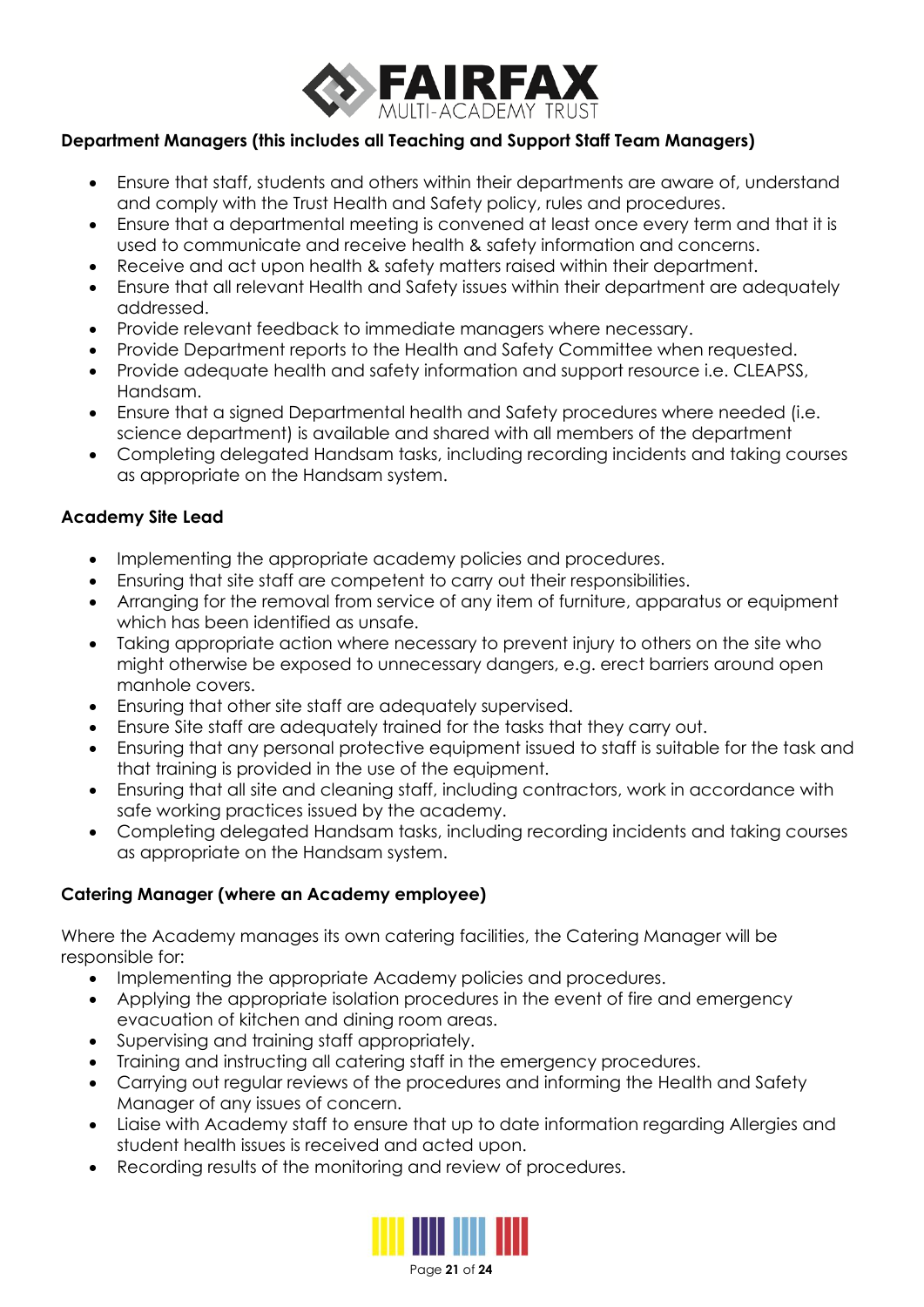

- Completing delegated Handsam tasks, including recording incidents and taking courses as appropriate on the Handsam system.
- Ensuring that all catering staff have opportunities for raising concerns about health and safety issues.

Where the Academy contracts out the catering arrangements the Health and Safety Manager will ensure that the above responsibilities are fulfilled as part of the contract.

## **Academy Medical Lead**

- Notifying staff when a child has been identified as having a medical condition who will require support in the Academy.
- Collating information provided by parents and professionals.
- Completing student healthcare plans.
- Ensuring that students with medical conditions are properly supported in the Academy, including supporting staff on implementing a student's health plan.
- Liaising with lead clinicians on appropriate support for the child and associated staff training needs.
- Liaising with staff, parents, and professionals to provide suitable healthcare plans.
- Confirming to the Principal that Academy staff are proficient to undertake healthcare procedures and administer medicines.
- Completing delegated Handsam tasks and taking courses as appropriate on the Handsam system
- Recording of medical issues etc. on the Handsam Health and Safety system
- Reporting as required to the Principal (or Principal's representative).
- Ensure regular analysis of data on the Handsam incident log to spot patterns and trends and take appropriate action
- Ensure that allergy information is passed to the relevant persons and departments.

## **Academy Staff Responsible for Overseeing the Administration of Medicines**

- Administering all prescribed medication and any necessary non-prescription medicine and ensuring safe storage in accordance with the Academy's procedure.
- Working with the Principal to determine the training needs of Academy staff and agreeing with the Principal who would be best placed to provide the training.
- Ensuring that appropriate records are kept and are accessible.
- Reporting as required to the Principal (or Principal's representative).
- Completing delegated Handsam tasks and taking courses as appropriate on the Handsam system.
- Recording of medical issues etc. on the Handsam H&S system.

## **Academy Staff Responsible for an Activity (whether on or off the Academy premises)**

- Are responsible and must liaise with the Academy Educational Visits Officer and the Academy Medical Lead, ensuring that appropriate arrangements are made for students with medical needs during:
	- Educational visits/learning outside the classroom.
	- Sporting activities.

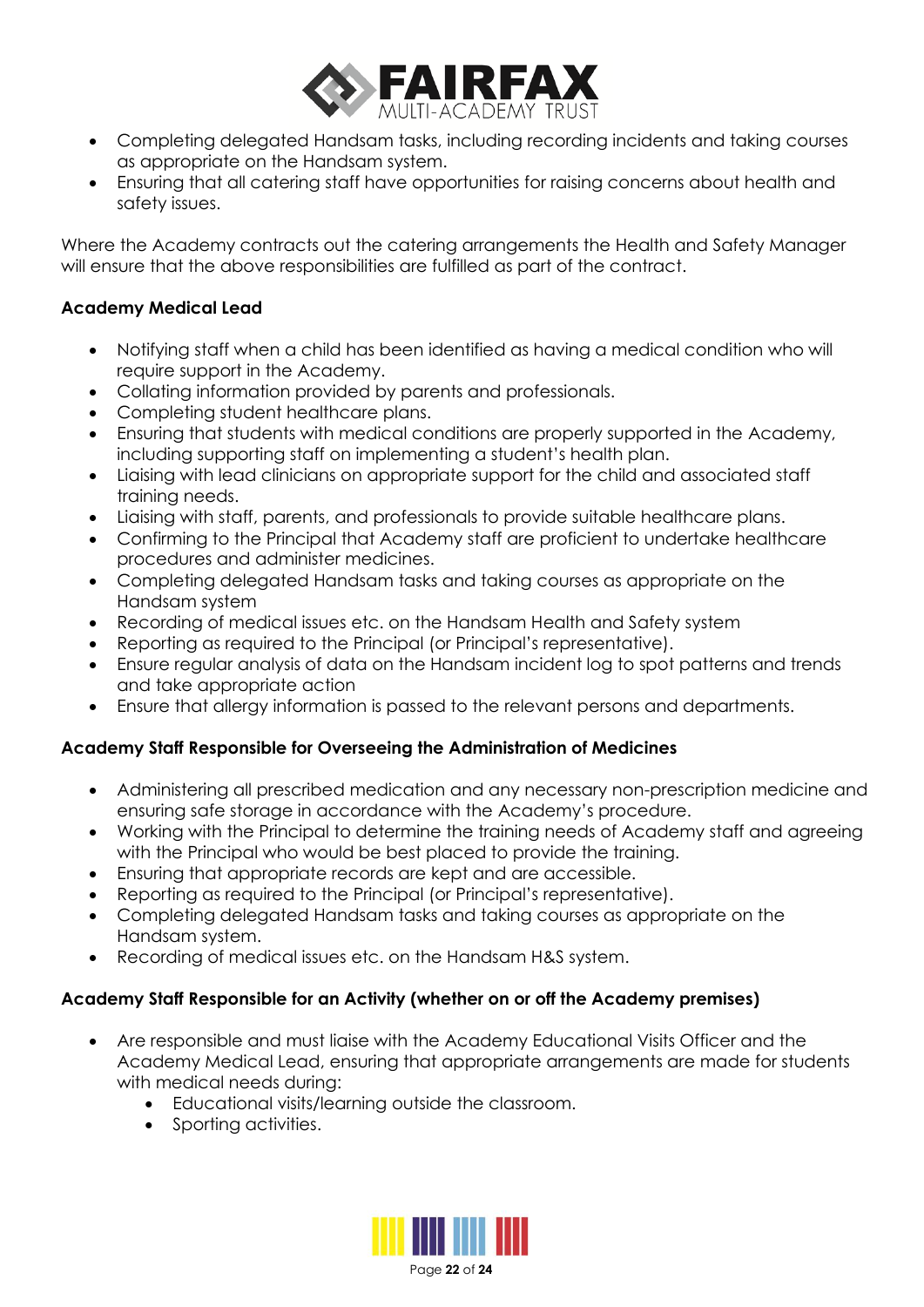

#### **Confirmation that the Health and Safety Policy has been read and understood**

• Under arrangements made by the Health & Safety Manager, all employees will sign and date to indicate that they have read and understood this policy and their responsibilities.

#### **Academy responsibility roles and contact details**

• Appendix 1 sets out the academies' individual Health and Safety management role structure and contact details (This must be completed by each academy before being distributed to academy staff)



Page **23** of **24**